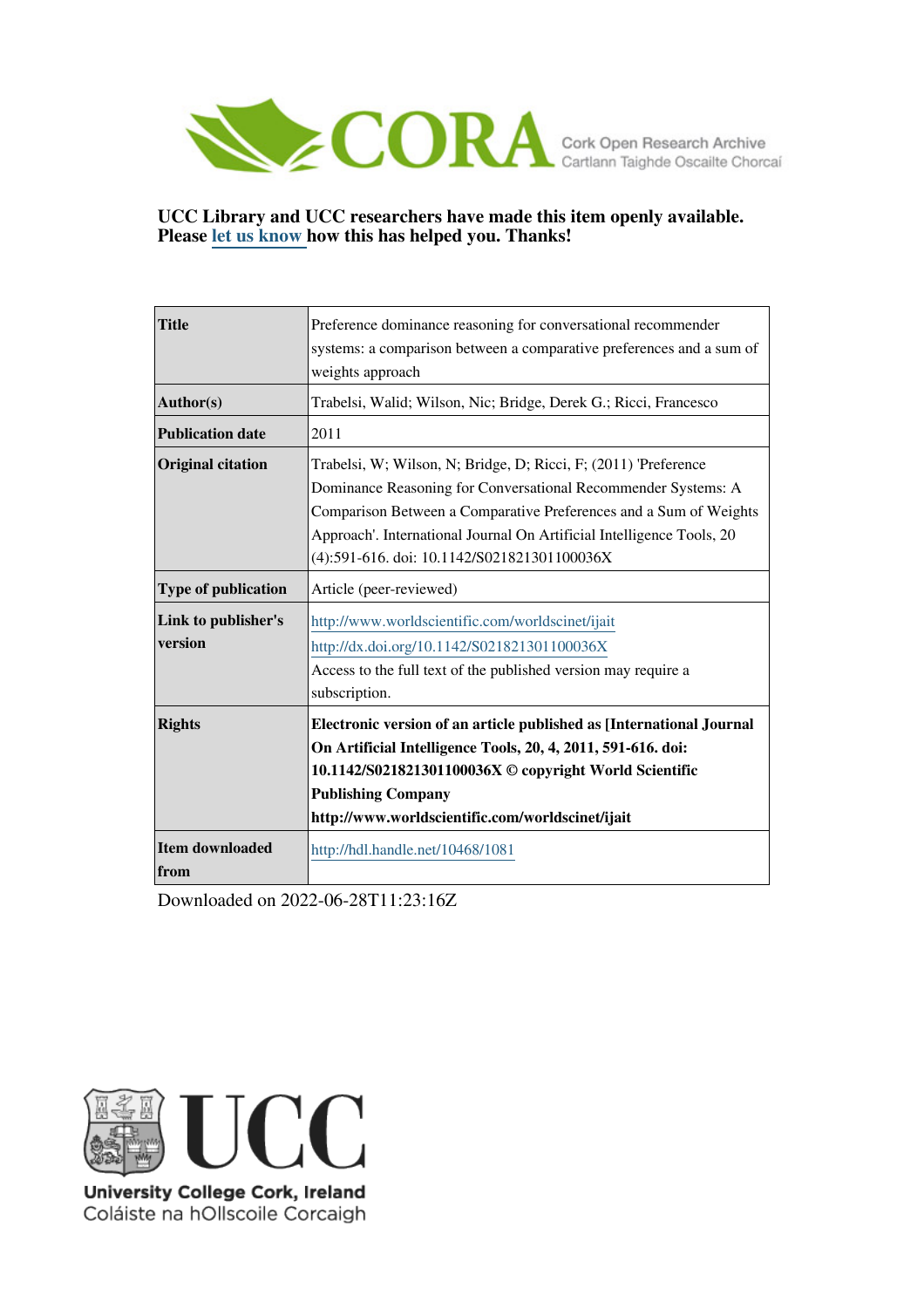# Preference Dominance Reasoning for Conversational Recommender Systems: A Comparison Between a Comparative Preferences and a Sum of Weights Approach

WALID TRABELSI

Cork Constraint Computation Centre, Department of Computer Science, University College Cork Ireland w.trabelsi@4c.ucc.ie

#### NIC WILSON

Cork Constraint Computation Centre, Department of Computer Science, University College Cork Ireland n.wilson@4c.ucc.ie

DEREK BRIDGE

Department of Computer Science, University College Cork Ireland

d.bridge@cs.ucc.ie

### FRANCESCO RICCI

Faculty of Computer Science, Free University of Bozen-Bolzano **Italy** fricci@unibz.it

Received (Day Month Year) Revised (Day Month Year) Accepted (Day Month Year)

A conversational recommender system iteratively shows a small set of options for its user to choose between. In order to select these options, the system may analyze the queries tried by the user to derive whether one option is dominated by others with respect to the user's preferences. The system can then suggest that the user try one of the undominated options, as they represent the best options in the light of the user preferences elicited so far. This paper describes a framework for preference dominance. Two instances of the framework are developed for query suggestion in a conversational recommender system. The first instance of the framework is based on a basic quantitative preferences formalism, where options are compared using sums of weights of their features. The second is a qualitative preference formalism, using a language that generalises CP-nets, where models are a kind of generalised lexicographic order. A key feature of both methods is that deductions of preference dominance can be made efficiently, since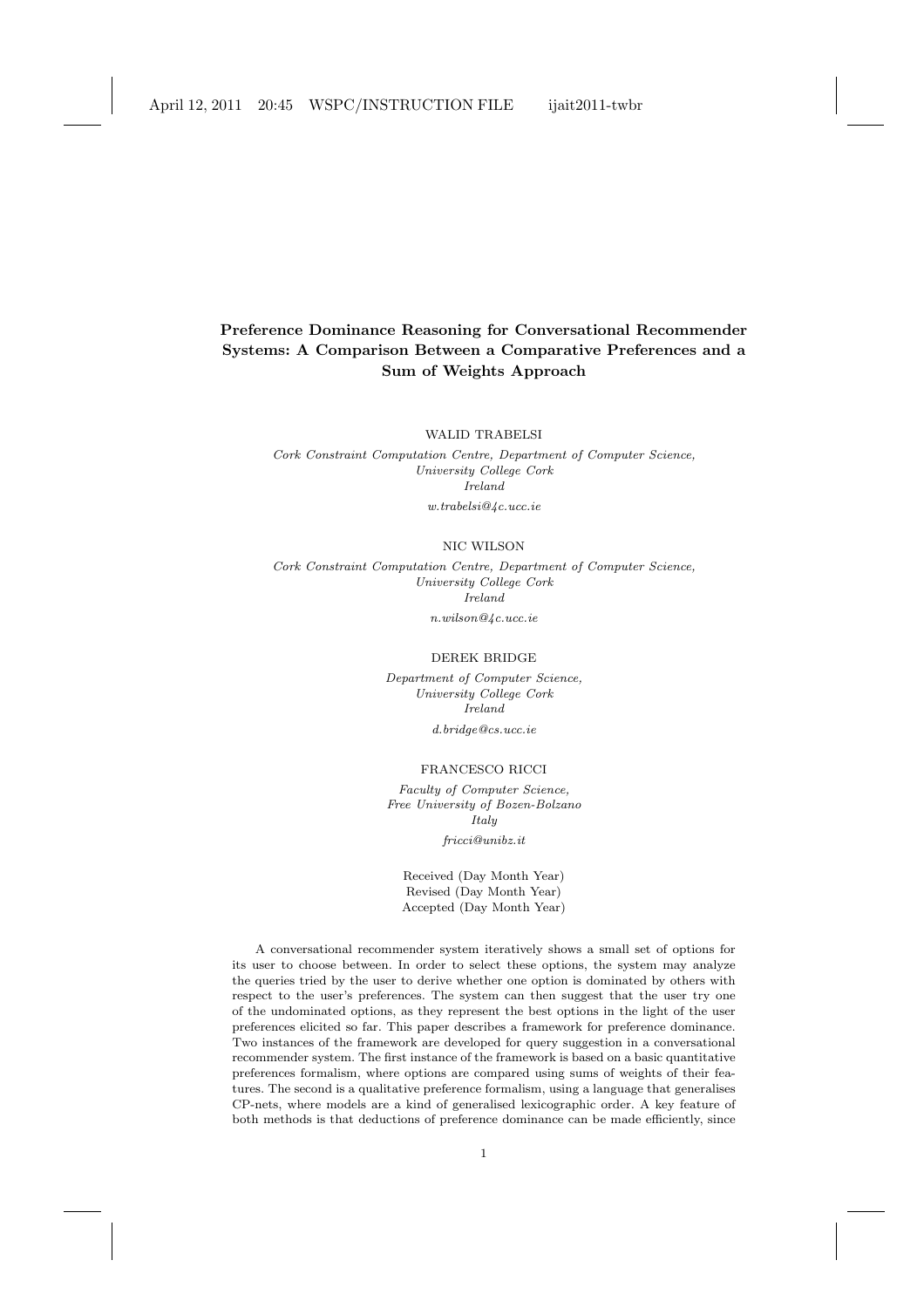this procedure needs to be applied for many pairs of options. We show that, by allowing the recommender to focus on undominated options, which are ones that the user is likely to be contemplating, both approaches can dramatically reduce the amount of advice the recommender needs to give to a user compared to what would be given by systems without this kind of reasoning.

### 1. Introduction

In an era of overwhelming choice, *recommender systems* are a new source of assistance, helping their users to decide which goods, services or information to purchase or consume.<sup>1</sup>,2,3,<sup>4</sup> These systems infer user preferences from data gathered either explicitly, e.g., in the form of product ratings, or implicitly by observing user behaviour. They have been successfully used to recommend travel services, books, CDs, financial services, insurance plans and news. From a technical point of view, recommender systems have made use of various forms of supervised learning from data sets of numerical ratings on products (e.g. from  $1 =$  bad to  $5 =$  excellent), expressed by a collection of users on a catalogue of products, to make predictions for products not yet rated by the user. The prediction algorithms used within recommender systems include collaborative filtering, content-based filtering and casebased reasoning, and various hybrid approaches that combine these.<sup>1,2,3</sup> However, these classical approaches have typically supported only a simple 'single-shot' form of human-computer interaction, where a user who has previously supplied a set of ratings, identifies herself to the system and is then given a set of product recommendations.

No matter how good recommender systems become, they are unlikely ever to be sufficiently prescient that their first set of recommendations always satisfies the user. Indeed, users are rarely satisfied with the first set of recommendations; they usually want to see more options and they exploit the initial recommendations to refine their preferences and articulate new requests. Conversational recommender systems allow for this, and recognise that their users may be willing and able to reveal more of their constraints and preferences, over a short dialogue, thereby moving away from 'single-shot' interaction. This is also an opportunity for the recommender system to guide the user by asking questions, giving advice, displaying candidate products, and giving explanations.<sup>5</sup>,6,3,7,8,9,<sup>10</sup>

Conversational recommender systems typically involve iteratively showing the user a small set of options (e.g., products) for them to choose between. To select an appropriate set to display at each stage, from a much larger collection of options, the recommender needs information regarding which options are likely to be preferred to others by the user, based on previous responses the user has given in the dialogue; if one assumes that the user has some kind of preference relation over products, this amounts to determining if certain products are dominated according to this preference relation.

In 2007, Bridge & Ricci introduced a new kind of conversational recommendation, which they call *Information Recommendation*.<sup>11</sup> Information Recommendation

2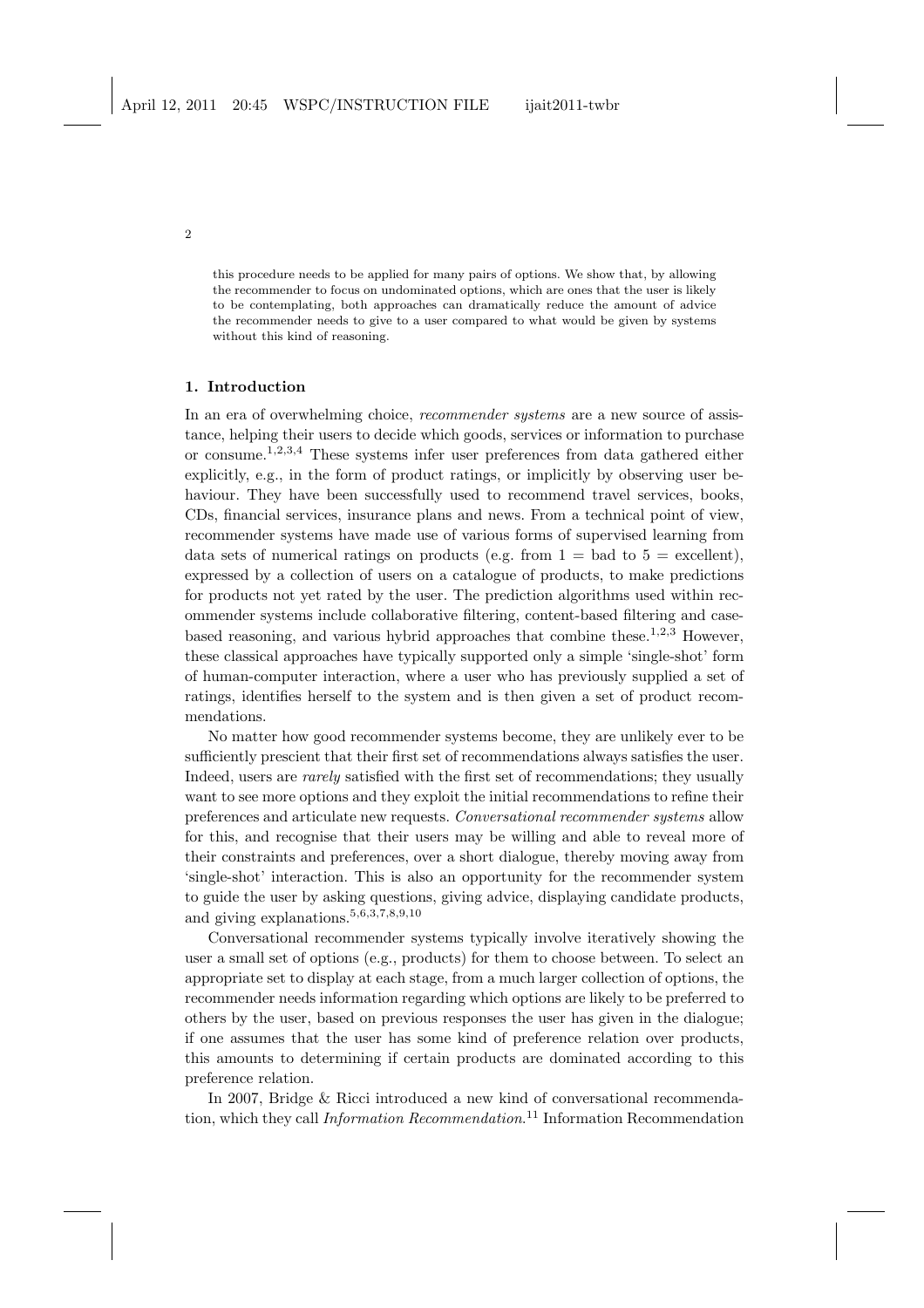has a role to play in systems in which the user repeatedly edits and resubmits a query until she finds a product that she wants.<sup>7,6</sup> The user is unlikely to know much about which queries are satisfiable by products in the product catalogue and which are not. The recommender system can advise the user about which of the edits to her current query will be satisfiable and which will not, to dissuade the user from fruitlessly trying queries that are not satisfiable. However, in general the list of all satisfiable (or unsatisfiable) next possible queries will be too long to be of much help to the user. The recommender must put in place methods to minimise the quantity of advice, while maximising its usefulness. The recommender system, described in more detail in Section 2, does this by inferring constraints on the user's preference relation from her previous contribution to the dialogue, i.e. her earlier queries. For instance, the system might infer that the features mentioned in the user's query are more important, for the user, than features not yet mentioned in the query. The recommender reasons with the constraints to determine whether certain queries dominate others, to rank the next possible queries, and to suggest to the user those that are compatible with her preferences and compatible with the available products.

Information Recommendation hence requires a framework for this kind of reasoning, where a set of models of the user is assumed, each with an associated preference ordering, along with a satisfaction relation between models and statements of constraints on preferences expressed in an appropriate language. Within this framework, given a set of constraints, we infer that one product is preferred to another if this preference holds for all models satisfying the constraints. As the dialogue proceeds, the user's new actions reveal more constraints on her preference ordering. This can narrow the set of models of the user. We describe this framework in more detail in Section 3.

Two instances of this framework are developed and presented in this paper. The first, described in Section 4, is based on a simple quantitative preferences formalism, involving a sum of weights (one for each feature of the recommended products), with an associated language of linear inequalities. This is a very commonly used model for preference representation, specifically, in Multi-Attribute Utility Theory (MAUT).<sup>12</sup> It is widely used in recommender systems, e.g. (Ref. 9). And it is the approach to preference dominance taken in Bridge & Ricci's original Information Recommendation paper.

The second instance of the framework (Section 5) is a qualitative preference formalism, where models are a kind of generalised lexicographic order, and constraints are expressed as comparative preference statements in a language generalising CP-nets.<sup>13</sup> This has not been used in Information Recommendation or any other recommender system before.

Section 6 explains how the two instances of the framework can be used within Information Recommendation. Then, Section 7 describes how the implementations of the approaches have been experimentally tested.

Sections 8 and 9 look at other preference formalisms that could be used, and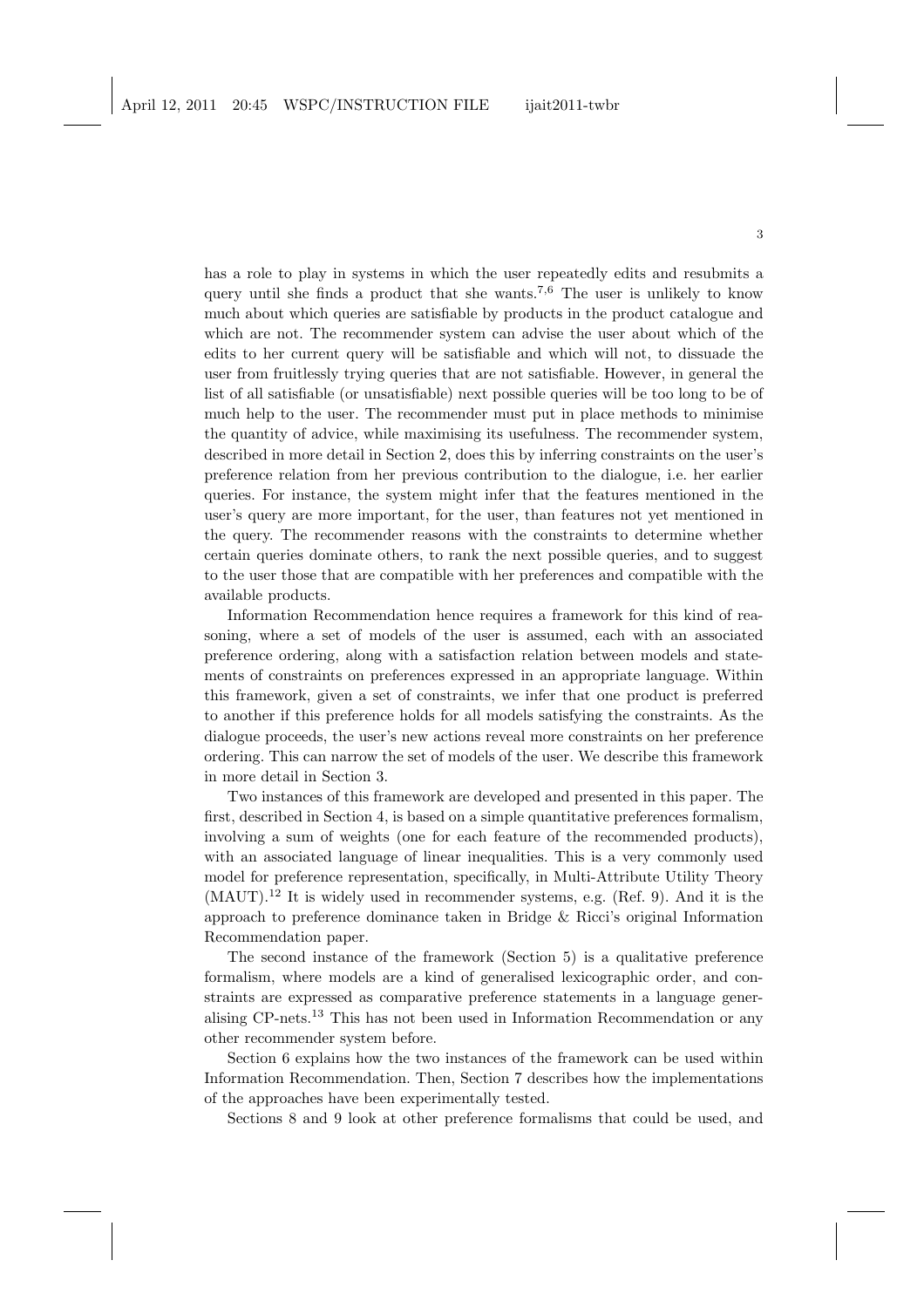draw conclusions about our work so far.

4

The contributions of this paper include the following. It shows how a comparative preferences approach can be used in a conversational recommender. Approaches of this kind, as we mentioned above, have not been used in recommender systems before. Using them is significant because of their expressiveness. This manifests in two ways. The first, as we show in Section 6, is that there are nuances about user preferences that the recommender can capture in the constraints when using comparative preferences that cannot be captured when using the sum of weights approach. The second, as we discuss in Section 9, is that the comparative preferences approach allows a recommender to express a wider range of constraints than those envisaged by the original Information Recommendation work, including, e.g., statements about conditional preferences. Furthermore, through our experiments, we reveal the viability of the comparative preferences approach. It is sufficiently efficient in a practical (rather than theoretical) sense and it allows inferences to be drawn that are strong enough on the one hand to give useful advice but not so strong on the other hand to incorrectly eliminate options that the user prefers. Indeed, its inferences can be stronger than those drawn in the sum of weights approach, resulting in giving the user shorter advice but still without compromising success in directing the user to the best product. We find that these experimental results are robust in the sense that they pertain irrespective of how the user's true preferences are represented.

### 2. Information Recommendation

Information Recommendation is concerned with helping a user to find a product to purchase or consume. Throughout this paper, we use hotels as the example product. The user repeatedly edits and resubmits a query until she finds a product that she wants. For example, she might submit a query that asks for a hotel that has air-con and golf. If she is advised that hotels that satisfy her query do exist, she might be encouraged to edit her query and see whether there are hotels that additionally are in the city centre. Perhaps if there are not, she might edit her original query to one that sacrifices the golf in favour of the city centre location. This is a hit-and-miss process that can be improved by the intervention of a recommender system. The recommender system: observes the user's actions (her queries); infers constraints on the user's preferred products; uses these inferences to deduce which queries a user is likely to try next; and advises the user to avoid those that cannot be satisfied.

Imagine for instance a user whose current query requests hotels that have aircon and golf, and the recommender knows that, while the user's query is satisfiable, there are no such hotels located in the city centre but there are some that also have swimming pools. In this situation the system could help the user in the search process by supplying exactly this information: this will dissuade the user from fruitlessly trying to add to her query a request for a city centre location, and it will enable her to realise that she can satisfy a desire for a pool. Moreover, if it is satisfiable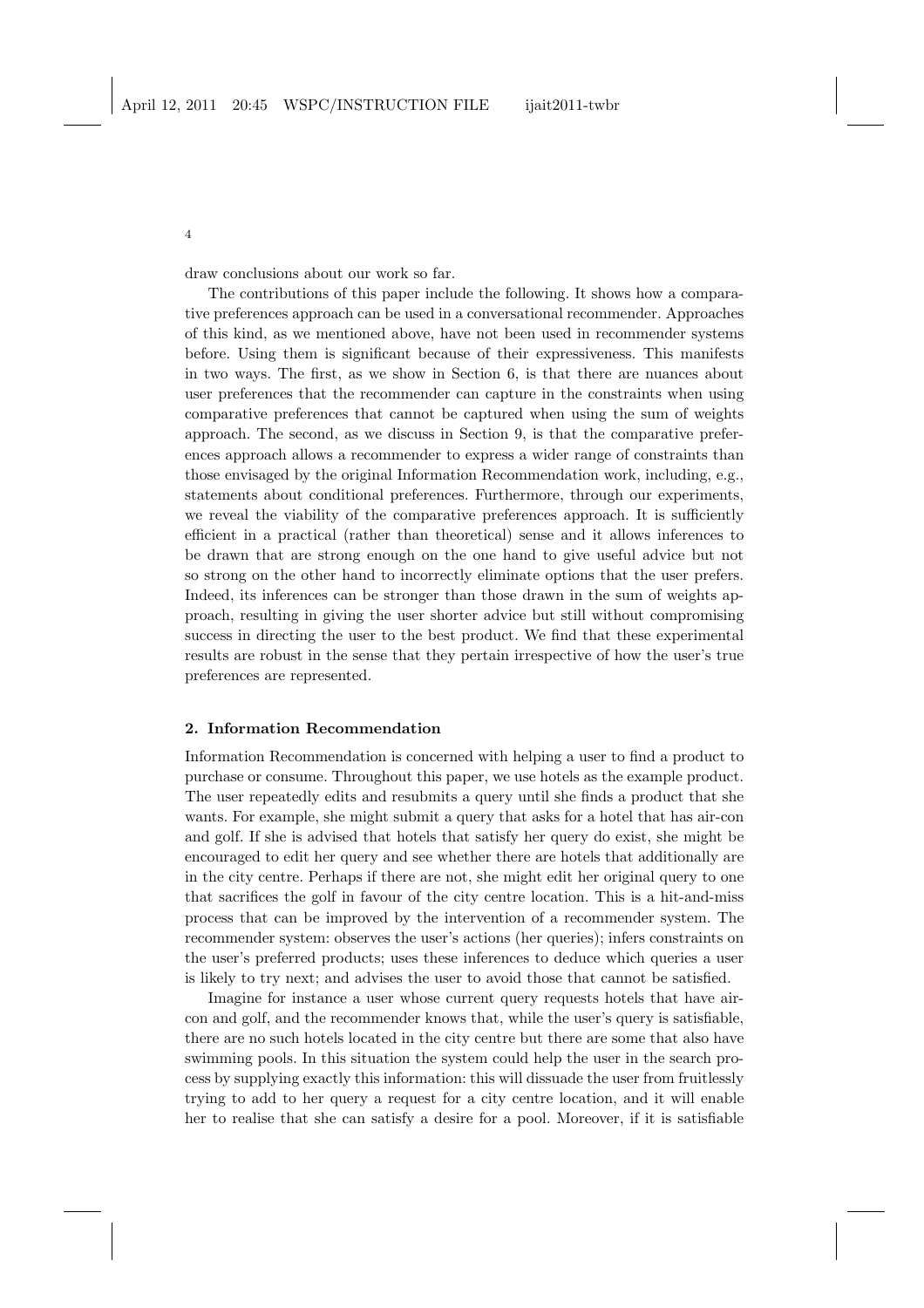to have air-con, golf and a sauna but the recommender has inferred from earlier actions that a sauna is less preferable than a pool, then it is better to tell the user that there are no hotels with air-con and golf in the centre but there are some that have a pool rather than to tell her that there are no hotels with air-con and golf in the centre but there are some that have a sauna.

Obviously the recommender could tell the user the satisfiability of all the possible edits to her query, but such a list would typically not be of much use, as it could potentially be very long. Hence the recommender must put in place methods to minimise the quantity of information that is passed to the user during their interaction. In other words, the recommender must pass to the user the information that has the greatest value for the user.

The information that has the greatest value is here considered to be that which minimises the total quantity of information exchanged and the interaction length, while still finding the 'best' product(s) for the user. A more general approach, which we have not investigated yet, would take a broader view of cognitive load: in this case, we would seek not just to minimise the quantity of information and the interaction length, but also the user memory and deduction costs.

The minimisation of the quantity of information transmitted by the advisor to the user is particularly important in mobile applications, which are among the targets of our research, where the physical constraints of the device impose a narrow communication channel (small screen size and limited input capability), and the context of usage further imposes that the interaction be as quick and simple as possible.<sup>14</sup>

In this paragraph and the next, we take the opportunity to compare the use that Information Recommendation makes of what it learns about its user with the use that classical product recommendation makes. In the Adaptive Place Advisor, for example, the user preference information is used for product selection.<sup>9</sup> The advisor infers feature weights and defaults, and uses them in product retrieval. Similarly, in the work of Pu et al., the system uses its knowledge of users and of the product space to select sets of products, albeit sets that it hopes will provoke the user into volunteering further preferences.<sup>10</sup> In collaborative filters also, the user model (the ratings profile) is for product retrieval and ranking.

But in Information Recommendation, the user preference information is used to guide the user's search rather than to retrieve or rank products. So, while the ultimate end is still that of helping the user find the best products, the primary goal of our proposed techniques is to support the user in finding them autonomously rather than in finding them for the user. Work on question selection in dynamic dialogues can be seen as an example of Information Recommendation. The system dynamically selects questions to elicit user preferences. Its goal is to choose a sequence of questions that most effectively homes in on desirable products. In most such work, questions are selected based on the user's partial query and the product distribution. But, Schmitt's  $\sin Var$  system also builds and uses simple user models.<sup>8</sup> Reilly et al.'s use of the query history to dynamically recommend compound critiques can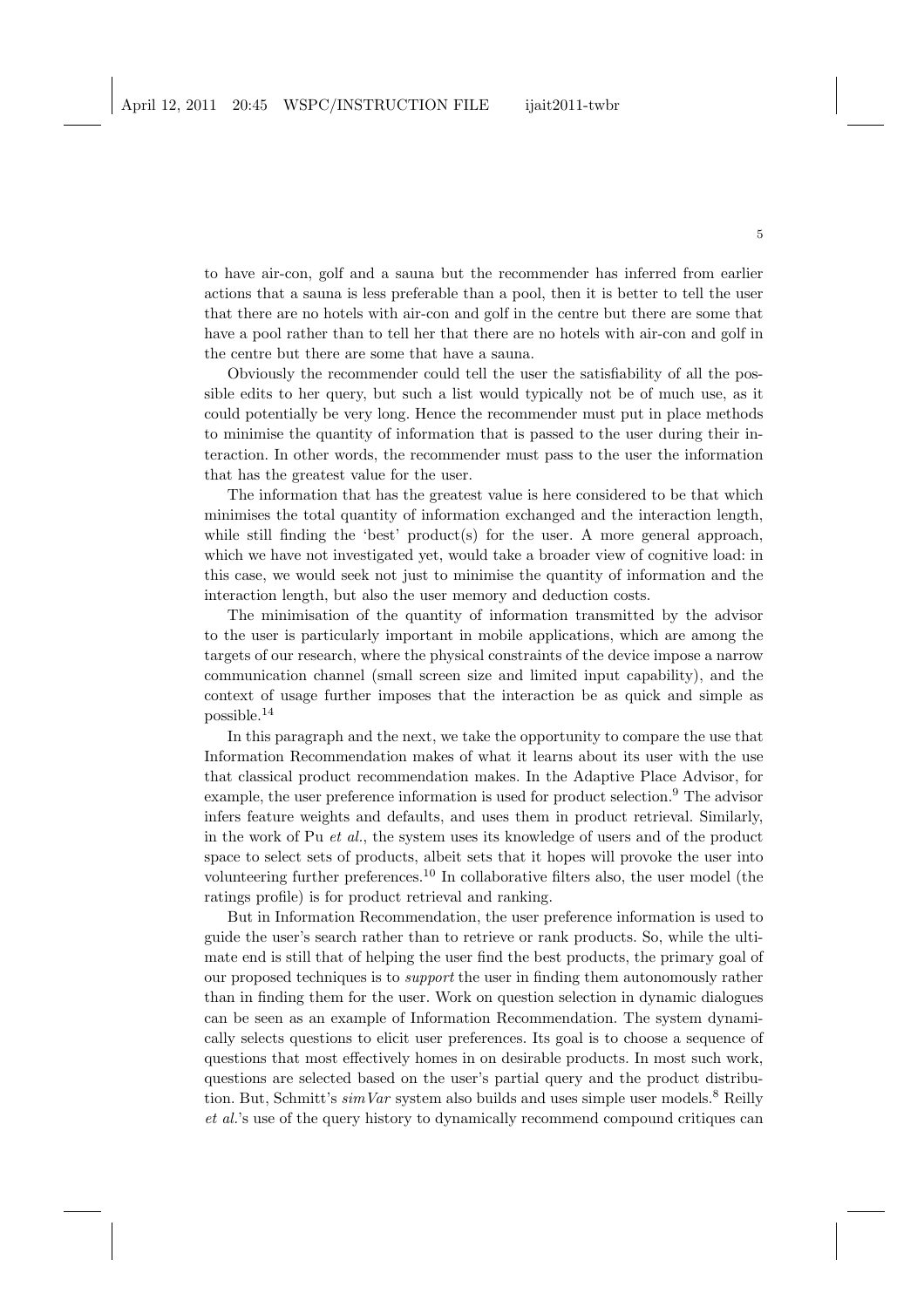also be regarded as Information Recommendation.<sup>5</sup> In their work, the system shows the user some products which the user can critique, but it also advises the user by displaying dynamically-computed critiques that are known to be satisfiable, which the user can select.<sup>15</sup>

Below we describe Information Recommendation in more detail.

#### 2.1. The products

In this paper, we assume that the products are modeled with a collection of Booleanvalued features  $V = \{F_1, \ldots, F_n\}$ . The features are intended to relate to a set of products that the user is interested in choosing between; for example, in choosing a hotel room, one feature might be whether the hotel has a swimming pool.

Define a configuration  $\alpha$  to be a mapping from  $\{1, \ldots, n\}$  to  $\{1, 0\}$ . A configuration  $\alpha$  can also be thought of as a selection of features: all features  $F_i$  such that  $\alpha(i) = 1$ . For convenience we will write a configuration such as  $(1, 0, 1) = (1, 0, 1)$ mat  $\alpha(i) = 1$ . For convening<br>  $\alpha(1), \alpha(2), \alpha(3)$  as  $f_1 \bar{f}_2 f_3$ .

In Information Recommendation, configurations can be thought of as queries over the set of features. If a user issues query q and if  $f_i \in q$ , this means that the user is interested in products that have the  $i^{th}$  feature. In accordance with most Web-based product search systems,  $f_i \notin q$  means only that the user has not (yet) declared any interest in feature  $F_i$ ; it does not mean that the user wants products that lack the  $i^{th}$  feature. So, for example, if q is  $f_1 \bar{f}_2 f_3$ , the user wants a product that has features  $f_1$  and  $f_3$  and has said nothing yet about  $f_2$ .

A subset of the configurations correspond to products that are available to the user. A query is *satisfiable* if and only if there exists a product which has all the features in the query; otherwise, it is unsatisfiable. Users cannot be expected to know in advance which queries are satisfiable and which are not, although they may have incomplete knowledge of this.

### 2.2. The dialogue

In the kind of system envisaged in (Ref. 11), the user submits an initial query, typically one that is quite under-specified: 'to test the water'. In our experiments (Section 7) we use an empty initial query. Let this query be known as the current query, q.

The recommender system does not know the user's preferences and does not ask about them. It may only infer them from the sequence of queries that the user submits. As the dialogue proceeds, the recommender system will infer constraints on the user's preferences and express them as statements in a language  $\mathcal{L}$ . We will denote the current set of statements by  $\Phi$ . Initially  $\Phi$  may contain a set of 'background' assumptions. In particular, we will want to express the idea that including a feature in a query is at least as good as not including it. Statements will be added to  $\Phi$  as the dialogue proceeds. For example, if the user's query requests a certain

#### 6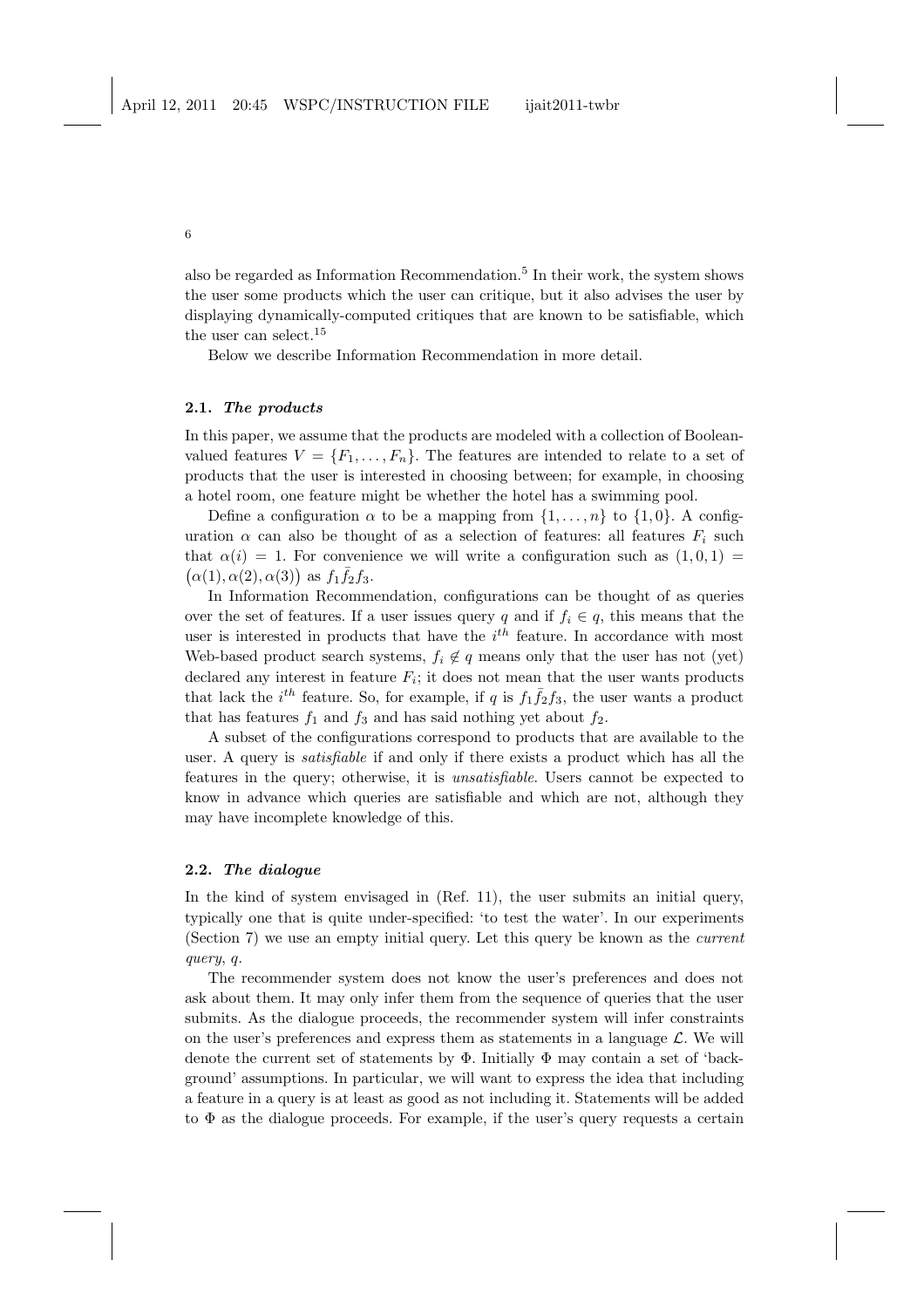feature, we may plausibly infer that this feature is more important than the ones not included in the query.

The interaction between the user and the recommender system proceeds as follows:

- (i) The recommender system analyzes current query  $q$ , with particular regard to differences between  $q$  and the queries the user might alternatively have submitted. The system induces some additional constraint on the user's preferences and adds corresponding statements to Φ.
- (ii) The recommender system generates a set of candidate next possible queries and prunes this set to those that are satisfiable and undominated (see below). It advises the user to confine her next query to this set.
- (iii) The user chooses and submits her next query. This becomes the new current query  $q$ . In the experiments reported in Section 7, we arrange that the user always chooses one of the queries that the system advises (although this might not be so in practice).

Steps (i)–(iii) are repeated until the user is satisfied with q or the set of undominated, satisfiable candidates is empty, in which case as far as the recommender system is concerned  $q$  cannot be bettered. At this point, the user can request to see the products that satisfy  $q$ .

The goal of the recommender system is to give the advice that has the greatest value. We consider this to be that which minimises the total quantity of advice given and the dialogue length, while guiding the user to the best product.

During step (ii) above, the recommender system computes the following three sets of queries:

- *Candidates:* Candidate queries are ones which are close, in a particular sense, to the current query. Each is a low-cost edit to the current query. For example, if  $f_i \notin q$ , the set of candidates will include the query that results from adding just feature  $f_i$  to  $q$ .
- Satisfiables: The recommender system should never include unsatisfiable queries in its advice: they make interaction length longer without leading the user to the best product. Hence, the system eliminates from Candidates those queries which are unsatisfiable; the remaining queries are called the *Satisfiables*.
- Undominated: The system could advise the user to confine her query to  $Sat$ isfiables. However, this set can be large. Hence, the system eliminates from Satisfiables each query which is dominated by (i.e., worse than) some other member of *Satisfiables*; the remaining set of queries is called *Undominated*. The dominance relation is based on what is induced in step (i) above. The rationale is to exclude from the system's advice queries that, on the basis of what the system has induced about the user's preferences, it thinks the user would regard as inferior.

In effect, the system's advice to the user is to confine her next query to a set which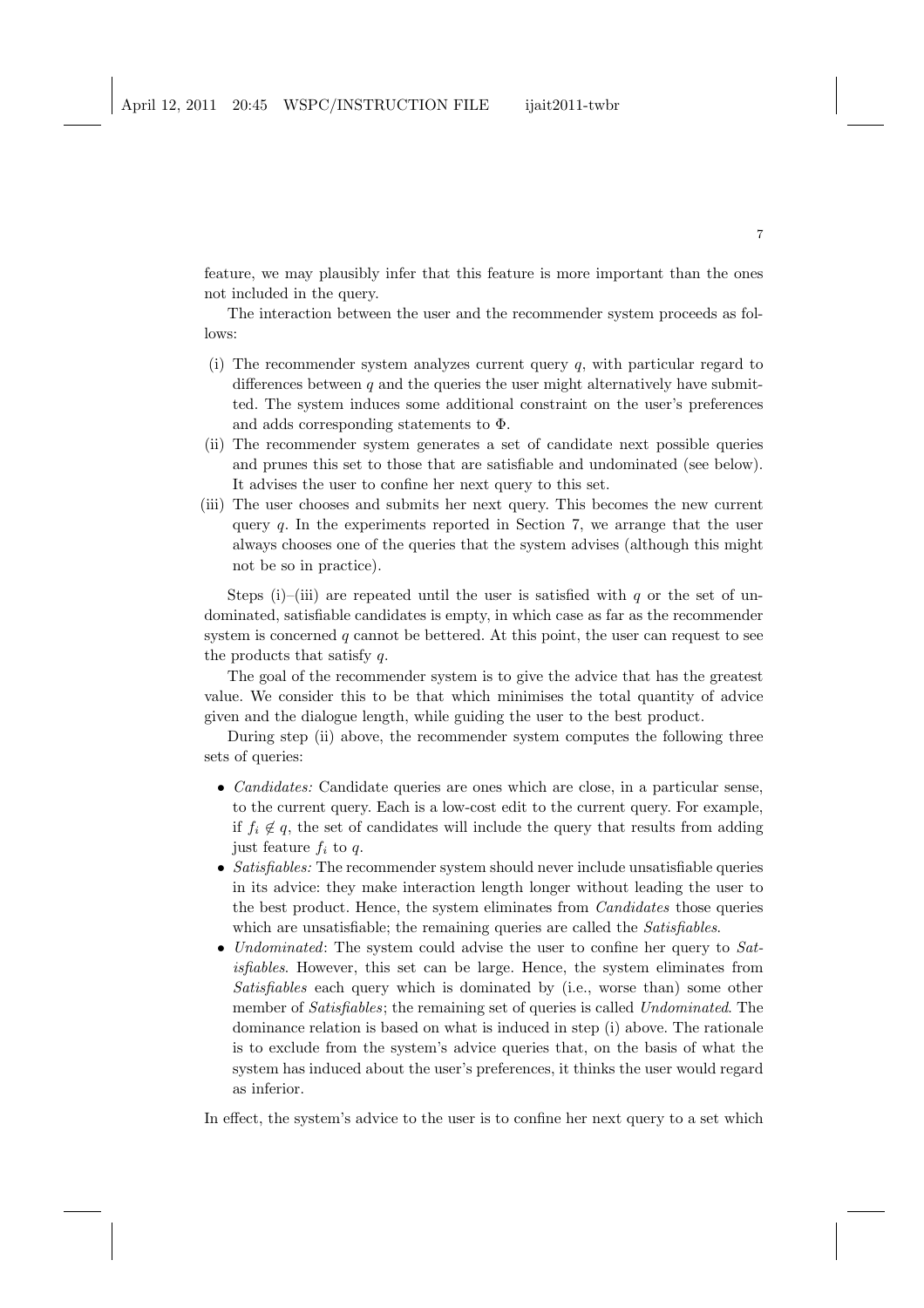the system knows are satisfiable and believes the user is likely to try next (since, according to what the system has inferred about the user's preferences, they are ones that are not dominated by other satisfiable queries).

We will now explain how to obtain the three sets of queries.

#### Generating the candidates

Real user behaviour in query editing tends to proceed with modifications of limited 'reach'. Hence, following (Ref. 11), we define Candidates as the set of queries which we obtain by applying three editing operations, Add, Switch and Trade, to the current query. These operations are defined as follows. Given current query  $q$  and  $f_i \notin q$ , operation  $Add(q, f_i)$  adds just feature  $f_i$  to q, giving the new query  $q \cup \{f_i\}$ , which we sometimes write as  $q^i$ . Switch $(q, f_i, f_j)$  where  $f_i \in q, f_j \notin q, i \neq j$  discards feature  $f_i$  in favour of feature  $f_j$ , giving the new query  $(q \setminus \{f_i\}) \cup \{f_j\}$ . Finally,  $Trade(q, f_i, f_j, f_k)$  where  $f_i \in q, f_j \notin q, f_k \notin q, i \neq j, i \neq k, j \neq k$  discards feature  $f_i$ and introduces features  $f_i$  and  $f_k$ .

There are, of course, other edits that could be in this set of candidates, such as trading two features in  $q$  for three not in  $q$ . It is possible that such an edit would turn out to be satisfiable and not dominated by any other edit. It is helpful, however, in a practical system to confine the recommender's advice to a set of readily-understandable edits, particularly ones that the user herself is likely to contemplate. Other edits, such as deletion of a feature from  $q$ , are excluded because they would produce a new query which, although satisfiable if q is satisfiable, would be dominated by q itself. Finally, we note that, although  $Trade(q, f_i, f_j, f_k) = Add(Swith(q, f_i, f_j), f_k)$ , the Trade operation is not redundant in Information Recommendation. There are scenarios in which the recommender could advise the user to try the *Trade* operator (if it results in a satisfiable query that is not dominated by any other edits to q) but could not advise the user to first try the Switch operator, as a precursor to then doing an Add; the latter advice would not be suitable in scenarios where the Switch results in a query that, while satisfiable, is dominated by one of the other edits.

#### Checking satisfiability

As defined earlier, a query is satisfiable if and only if there exists a product which has all the features present in the query. If products are stored explicitly in a database, satisfiability of a candidate query can be checked by a scan of the database. For configurable products, where the set of products is represented as a set of solutions to a Constraint Satisfaction Problem, satisfiability of a candidate query can be checked by determining if the CSP has solutions containing all the features in the query (which can be checked by checking satisfiability of an augmented CSP).

8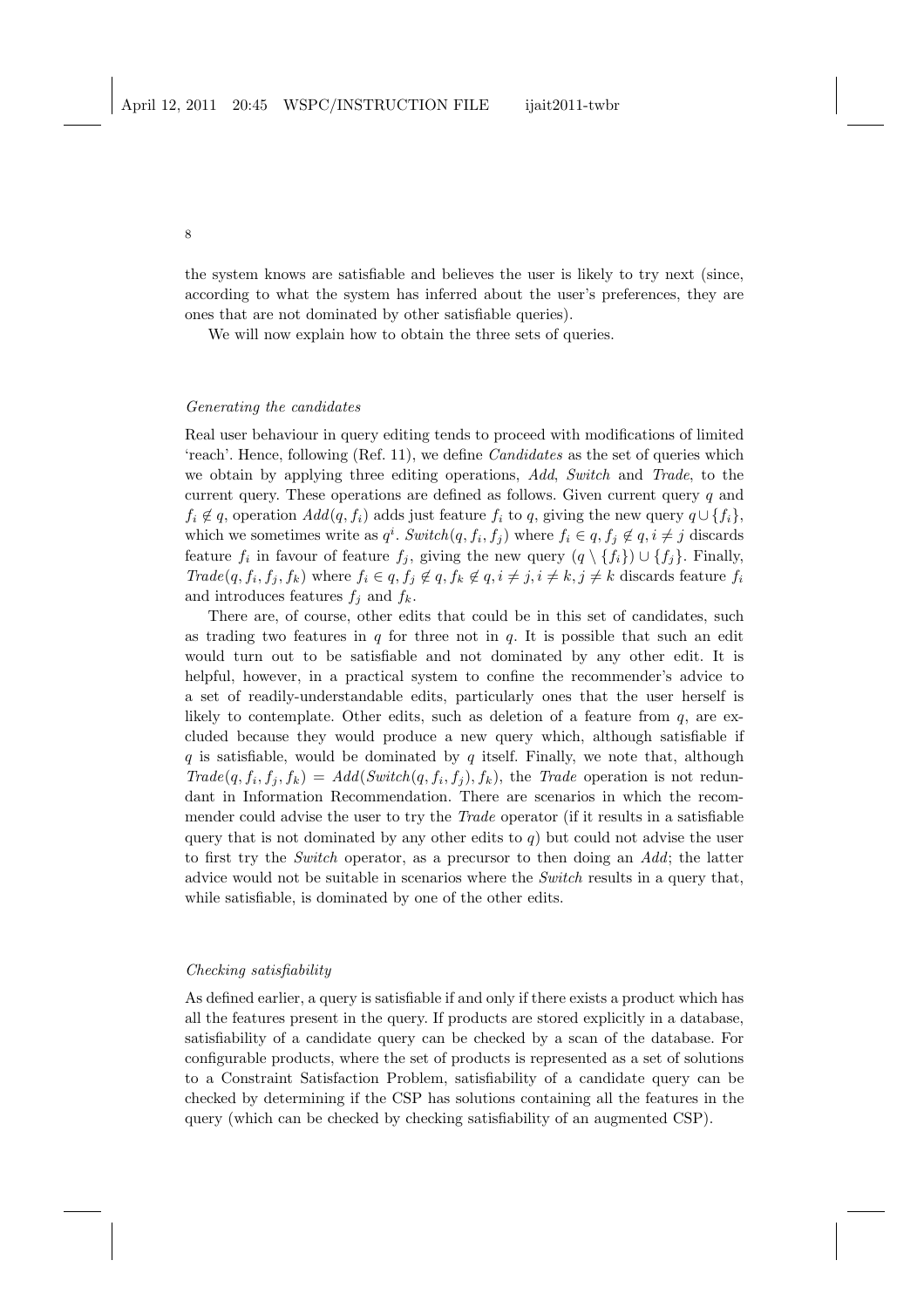### Checking for dominance

The final pruning of the satisfiable candidate queries is performed using one of the two instances of the framework for dominance of preferences that we will explain in Sections 3, 4 and 5. In either case,  $q \in Satisfiable s$  is pruned if it is strictly dominated, i.e., dominated according to relation  $\succ_{\Phi}$ , by  $q' \in Satisfiable s$ .

### 3. A Framework for Dominance of Preferences

We assume a set  $\Omega$  of possible configurations (as defined in Section 2). We would like to generate some kind of (partially ordered) preference relation  $\succeq$  on  $\Omega$ , based on previous information we have received regarding the user's preferences. This section describes a framework for generating such a relation. We define two instances of the framework in Sections 4 and 5.

In order to make non-trivial inferences regarding the user's relative preferences over configurations, we will have to make some assumptions. We assume:

- $\bullet$  A set of models  $\mathcal{M}$ , each of which is intended to represent a possible user (or way the user could be). Associated with each  $M \in \mathcal{M}$  is a total pre-order  $\succcurlyeq_M$ on configurations, i.e., a reflexive, transitive and complete relation (so for all configurations  $\alpha$  and  $\beta$ , we have either  $\alpha \succcurlyeq_M \beta$  or  $\beta \succcurlyeq_M \alpha$  or both).
- A formal language  $\mathcal L$  whose statements express constraints on the user's preferences.
- A relation  $\models$  between M and  $\mathcal{L}$ . For  $M \in \mathcal{M}$  and  $\varphi \in \mathcal{L}$ , we interpret  $M \models \varphi$ to mean that  $\varphi$  holds for the preferences of  $M$ .

Given a particular set  $\Phi \subseteq \mathcal{L}$  of statements, we consider the orderings on configurations which hold for every model satisfying statements Φ. Formally, we define relation  $\succcurlyeq_{\Phi}$  on configurations as follows:  $\alpha \succcurlyeq_{\Phi} \beta$  if and only if  $\alpha \succcurlyeq_M \beta$  for all M satisfying (every member of)  $\Phi$ . It follows that  $\succcurlyeq_{\Phi}$  is a pre-order (a reflexive and transitive relation) on configurations. Now,  $\alpha \succcurlyeq_{\Phi} \beta$  means that every user who agrees with  $\Phi$  considers that configuration  $\alpha$  is at least as desirable as configuration β (assuming this particular model of users). It is possible that we also have  $\beta \succcurlyeq_{\Phi} \alpha$ , in which case every user considers that  $\alpha$  and  $\beta$  are equally desirable. We define the relation  $\succ_{\Phi}$  to be the strict part of  $\succcurlyeq$ , so that  $\alpha \succ_{\Phi} \beta$  if and only if  $\alpha \succ_{\Phi} \beta$ and  $\beta \neq_{\Phi} \alpha$ . Relation  $\succ_{\Phi}$  is irreflexive and transitive. We say that Given  $\Phi$ ,  $\alpha$ strictly dominates  $\beta$ , if  $\alpha \succ_{\Phi} \beta$ , that is, if all users (represented by models M in M) agreeing with  $\Phi$  regard  $\alpha$  as at least as preferable as  $\beta$  (i.e.,  $\alpha \succcurlyeq_M \beta$ ), and at least one such user regards  $\alpha$  as strictly preferable to  $\beta$  (i.e.,  $\beta \not\succ_{M} \alpha$ ).

### 4. Sum of Weights Model of the User

In this section we consider our first kind of model of the user's preferences, where it is assumed that a user assigns a weight to each feature, and configurations are compared on the sum of weights of the associated set of features.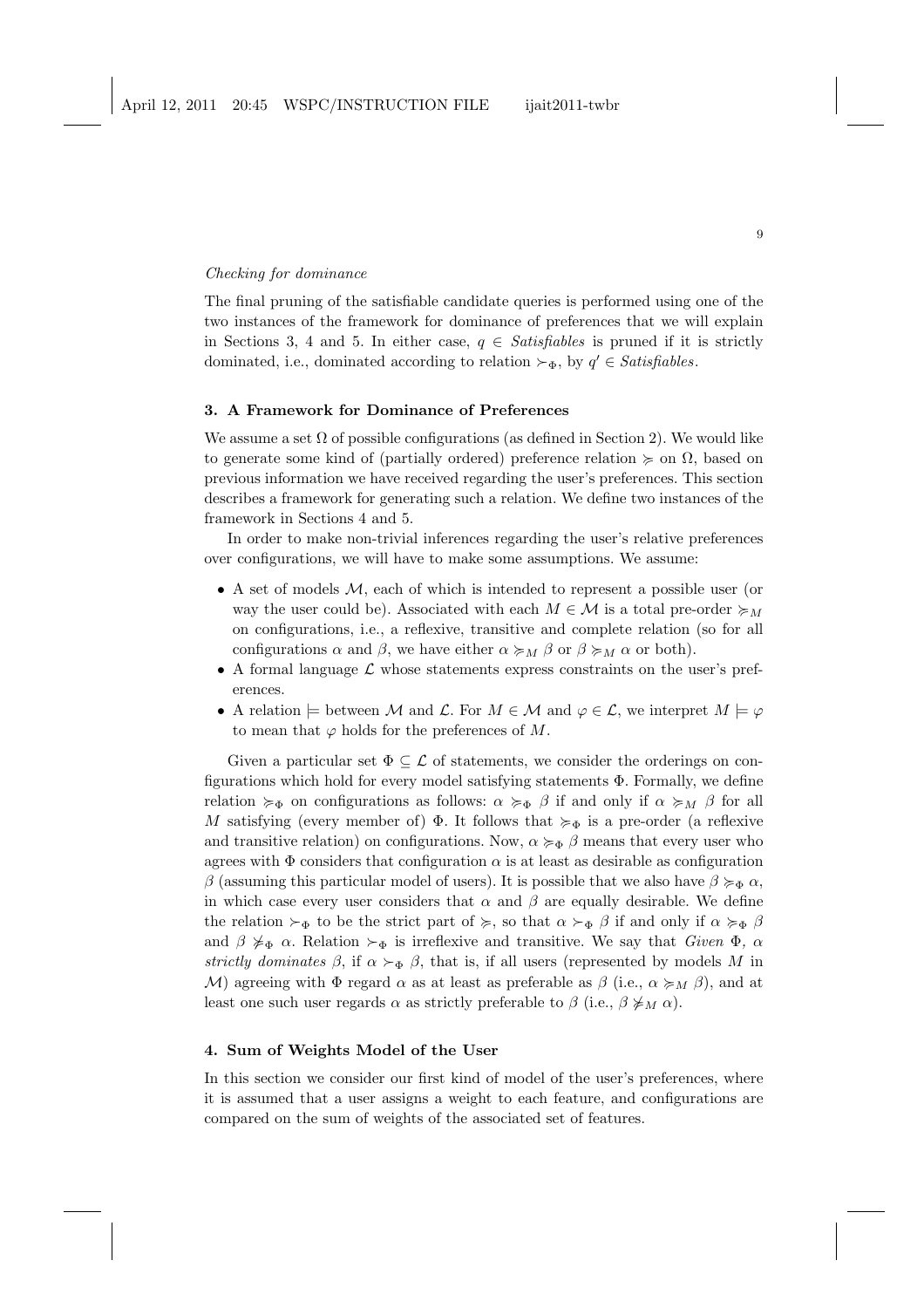### 4.1. Models

The set of models is the set of all vectors of weights  $w = (w_1, \ldots, w_n)$ , where  $w_i$ is a non-negative real number.  $w_i$  is the weight assigned to feature  $F_i$ . Given a weights vector w, the overall value  $w(\alpha)$  of a configuration  $\alpha$  is the sum of weights weights vector w, the overant value  $w(\alpha)$  or a comiguration  $\alpha$  is the sum of weights of the features included in  $\alpha$ , i.e.,  $w(\alpha) = \sum_{i:\alpha(i)=1} w_i$ , which also can be written as  $\sum_i w_i \alpha(i)$ . This is used to define the ordering on configurations. We define the preference relation  $\succcurlyeq_w$  for model w by  $\alpha \succcurlyeq_w \beta$  if and only if  $w(\alpha) \geq w(\beta)$ , i.e., if preference relation  $\mathcal{F}_w$  for moder w by  $\alpha \mathcal{F}_w$   $\rho$  in and omly if  $w(\alpha) \geq w(\rho)$ , i.e., in and only if  $\sum_i w_i(\alpha(i) - \beta(i)) \geq 0$ . Thus  $\succcurlyeq_w$  is a total pre-order on configurations.

### 4.2. Constraint language

The language consists of statements of the form  $\alpha \geq \beta$ , where  $\alpha$  and  $\beta$  are configurations.

### 4.3. Dominance relation

Weight vector w is defined to satisfy  $\alpha \geq \beta$  if  $\alpha \succcurlyeq_w \beta$ . Let  $\Phi$  be a set of statements. The definitions in Section 3 lead to the following definition of  $\succcurlyeq_{\Phi}$ , the induced preference relation given constraint statements Φ:

For configurations  $\alpha$  and  $\beta$ ,  $\alpha \succcurlyeq_{\Phi} \beta$  if and only if  $\alpha \succcurlyeq_w \beta$  for all weight vectors w satisfying  $\Phi$ . Dominance relation  $\succ_{\Phi}$  is then the strict part of  $\succcurlyeq_{\Phi}$ . When we want to make explicit comparisons with the second instance of the framework (Section 5), we will use the notation  $\succcurlyeq_{\Phi}^{\text{sw}}$  for  $\succcurlyeq_{\Phi}$  when the Sum of Weights model is considered.

**Example 1.** Let  $\Phi$  be the pair of statements:  $f_1 \bar{f}_2 f_3 \geq \bar{f}_1 f_2 f_3$ , and  $f_1 f_2 \bar{f}_3 \geq$  $\bar{f}_1 f_2 f_3$ . Let  $\alpha$  be the configuration  $f_1 \bar{f}_2 \bar{f}_3$ , and let  $\beta$  be the configuration  $\bar{f}_1 f_2 f_3$ . Weights vector w satisfies the constraint  $f_1 \bar{f}_2 f_3 \geq \bar{f}_1 f_2 f_3$  if and only if  $w(f_1 \bar{f}_2 f_3) \geq$  $w(\bar{f}_1f_2f_3)$ , i.e.,  $w_1 + w_3 \geq w_2 + w_3$ , which holds if and only  $w_1 \geq w_2$ . By similar reasoning, w satisfies  $\Phi$  if and only if  $w_1 \geq w_2$  and  $w_1 \geq w_3$ . Also, w satisfies  $\alpha \geq \beta$ if and only if  $w_1 \geq w_2 + w_3$ . Thus  $\Phi$  does not entail  $\alpha \geq \beta$ , so we do not have  $\alpha \succ_{\Phi}^{sw} \beta$ , since, for example, weights vector w with  $w_1 = 4$ ,  $w_2 = 2$  and  $w_3 = 3$ satisfies  $\Phi$  but does not satisfy  $\alpha \geq \beta$ .

**Example 2.** Suppose now that there are four features, and let  $\Psi$  be the pair of statements  $f_1 \bar{f}_2 f_3 f_4 \geq \bar{f}_1 f_2 f_3 f_4$  and  $f_1 f_2 \bar{f}_3 \bar{f}_4 \geq f_1 \bar{f}_2 f_3 \bar{f}_4$ . With the sum of weights semantics this implies  $f_1 f_2 \overline{f}_3 f_4 \geq \overline{f}_1 f_2 f_3 f_4$ , since the first statement implies  $w_1 \geq w_2$ , and the second statement implies  $w_2 \geq w_3$ , implying  $w_1 \geq w_3$ , which implies that the third statement is satisfied. We therefore have  $f_1f_2\bar{f}_3f_4 \succ^{\text{sw}}_{\Psi} \bar{f}_1f_2f_3f_4$ . In fact, we have strict dominance:  $f_1 f_2 \bar{f}_3 f_4 \succ^{\text{sw}}_{\Psi} \bar{f}_1 f_2 f_3 f_4$  since we do not have  $\bar{f}_1 f_2 f_3 f_4 \succcurlyeq_{\Psi}^{sw} f_1 f_2$  $\bar{f}_3f_4.$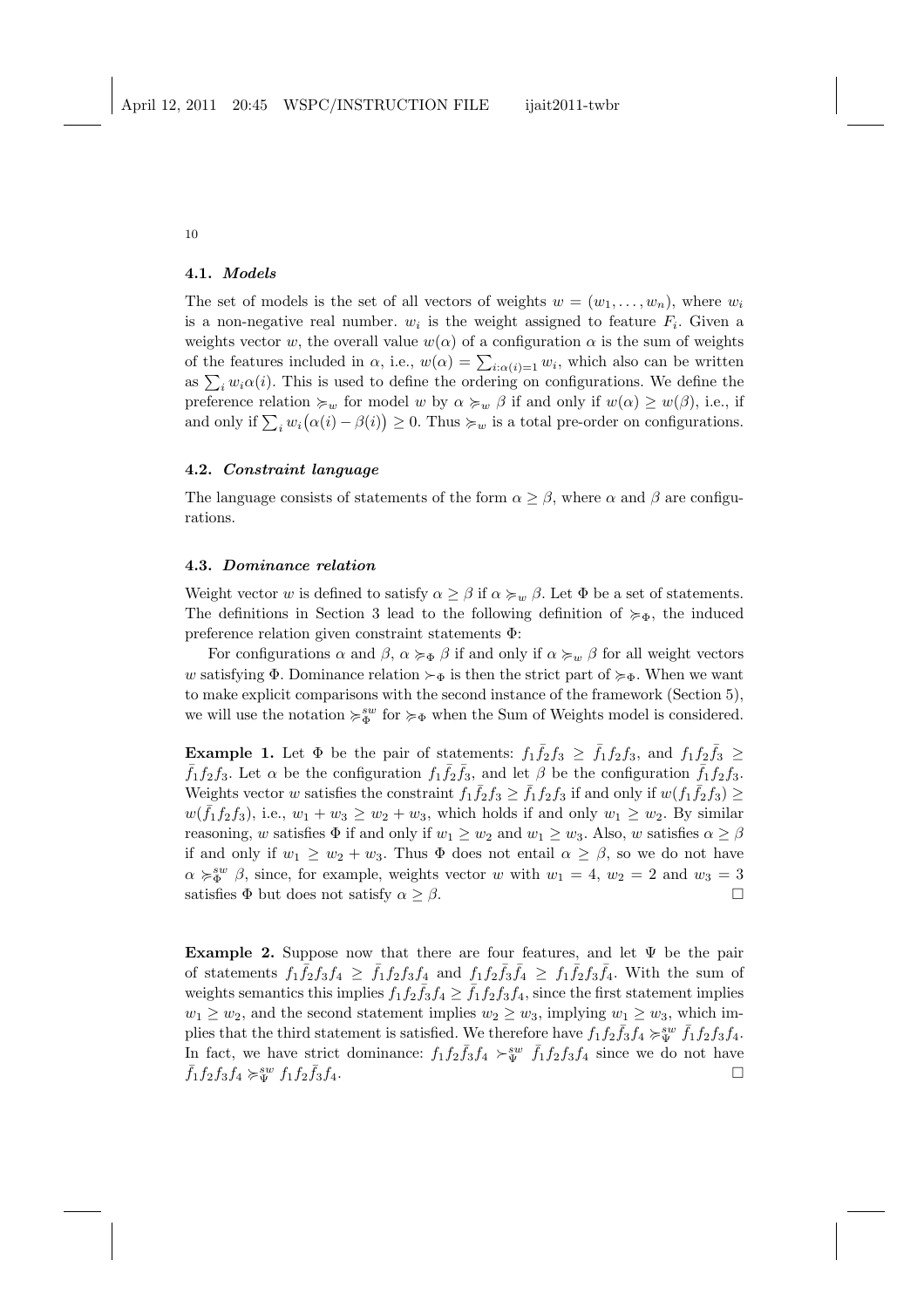### 4.4. Computation of preference

We wish to determine if  $\alpha \succcurlyeq_{\Phi} \beta$ , for given configurations  $\alpha$  and  $\beta$ . Let Pos be the set of constraints  $w_i \geq 0$ , for  $i = 1, \ldots, n$ , representing the non-negativity of the weights (and corresponding to the assumption that including a feature is always at least as good as not including it). The definition implies that  $\alpha \succcurlyeq_{\Phi} \beta$  if and only if the linear constraints  $\Phi \cup Pos$  (over real-valued variables  $w_i$ ) entail the constraint  $i(\alpha(i) - \beta(i))w_i \geq 0.$ 

For implementation of this using a Linear Programming solver, it can be convenient to express it as a linear optimisation problem. Define  $A_{min}$  to be the minimum where  $\alpha$  is a mean optimization problem. Denne  $A_{min}$  to be the minimum value of  $\sum (\alpha(i) - \beta(i))w_i$  subject to constraints  $\Phi \cup Pos$ . It can be easily shown that value of  $\sum (a(i) - \beta(i)) a_i$  subject to constraints  $\Phi \circ I$  os. It can be easily shown that  $\alpha \succcurlyeq_{\alpha} \beta$  if and only  $\Phi \cup Pos$  entails  $\sum_i (\alpha(i) - \beta(i)) w_i \geq 0$  if and only if  $A_{min} \geq 0$ .

### 5. Comparative Preferences Model of the User

### 5.1. Models

In our second approach, models are a kind of generalised lexicographic order, called  $cp\text{-}trees$ ,  $^{16,17}$  which are similar to search trees used for solving constraint satisfaction problems. Figure 1 gives an example of a cp-tree. Each node is labeled with a variable (i.e., a feature, in the current context). The root is labeled by the most important variable,  $F_2$  in this example. Each node is associated also with a preference ordering of the values of the variable. This local ordering in the case of the nodes in the example is  $f_i \geq \bar{f}_i$ , where  $f_i$  means  $F_i$  is included  $(F_i = 1)$  and  $\bar{f}_i$  means that  $F_i$ is not included  $(F_i = 0)$ . This ordering captures the requirement that including a feature is never worse than not including it.



Fig. 1. A cp-tree  $\sigma$ , along with its associated ordering  $\succ_{\sigma}$  on configurations.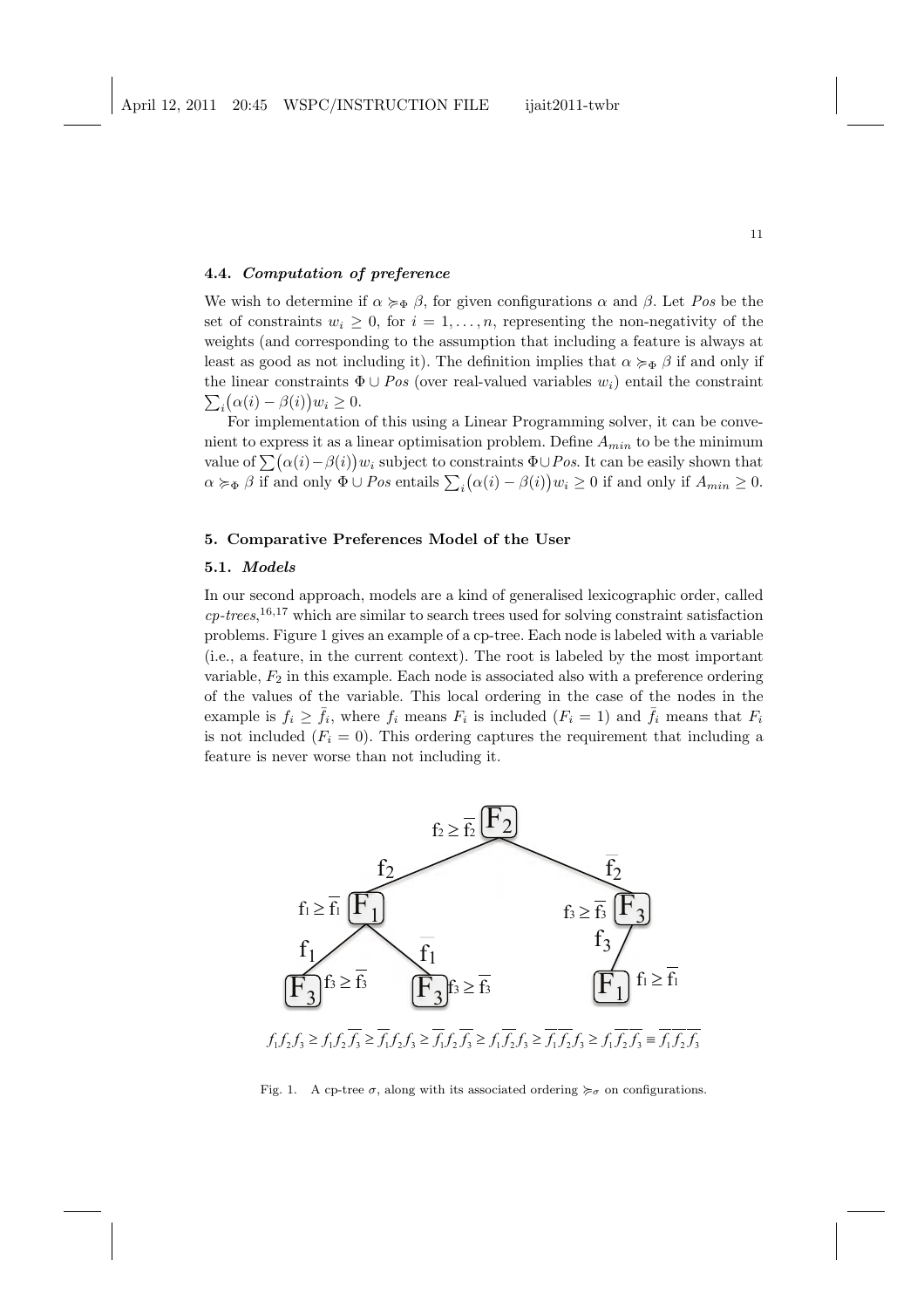Two configurations  $\alpha$  and  $\beta$  are compared first on the most important variable. If they do not agree on this variable then the comparison is settled: in the example, if  $\alpha$  contains feature  $F_2$  and  $\beta$  does not, then  $\alpha$  is better than  $\beta$ . This happens, for example, if  $\alpha$  is  $\overline{f_1}f_2\overline{f_3}$  and  $\beta$  is  $f_1\overline{f_2}f_3$ . Otherwise,  $\alpha$  and  $\beta$  agree on the most important variable. The user may then have a next most important variable (labeling a child node); this can depend on the value assigned to the most important variable (signified by the value on the edge from parent to child). For this reason, this model allows *conditional preferences*. If there is no such next important variable, then  $\alpha$ and  $\beta$  are considered equally preferable according to this cp-tree. Thus the cp-tree σ generates a total pre-order  $\succcurlyeq_{\sigma}$  on configurations.

Note that each node in the cp-tree in Figure 1 is associated with a single variable. In fact, we can allow a more general representation, where at most  $\gamma$  variables (where, in this paper,  $\gamma = 1$ , 2 or 3) are associated with a node, along with a total pre-order over the assignments to that set of at most  $\gamma$  variables. For example, if a node is associated with the pair of variables  $Y = \{F_2, F_3\}$  then the local ordering is over assignments to Y, and might be e.g.,  $f_2 f_3 \ge f_2 \overline{f}_3 \equiv \overline{f}_2 f_3 \ge \overline{f}_2 \overline{f}_3$  (so that  $f_2\bar{f}_3$  and  $\bar{f}_2f_3$  are equivalent in the local total pre-order  $\geq$ , i.e., both  $f_2\bar{f}_3 \geq \bar{f}_2f_3$ and  $f_2 \bar{f}_3 \leq \bar{f}_2 f_3$ ). Let  $\mathcal{M}(\gamma)$  be the set of cp-trees over  $\Omega$ , where the set of variables associated to a node involves at most  $\gamma$  variables. A 1-cp-tree over  $\Omega$  is defined to be an element of  $\mathcal{M}(1)$ , i.e., a cp-tree with a single variable being associated with each node (as in Figure 1). The local ordering associated with a node associated with feature  $F_i$ , must then be  $f_i \geq \bar{f}_i$ , since including a feature is always at least as good as not including it. For full definitions of cp-trees and their associated total pre-orders see (Ref. 16).

### 5.2. Constraint language

The language will include statements that compactly express comparative (and sometimes conditional) preferences among configurations. There is a substantial and fast growing literature on this topic in the AI and Philosophy of Science communities.<sup>18</sup>,19,13,20,21,22,<sup>16</sup>

The language includes comparative preference statements  $\varphi$  of the form  $p \geq q$  $\parallel T$ , where P, Q and T are subsets of the set of features V, and p is an assignment to P (i.e., a function from P to  $\{0,1\}$ ), and q is an assignment to Q. Informally, the statement  $p \ge q \parallel T$  represents the following: p is preferred to q if T is held constant. More formally, the preference relation  $\succeq$  satisfies the statement  $p \geq q \parallel T$ if and only if  $\alpha \geq \beta$  for all configurations  $\alpha$  and  $\beta$  such that (i)  $\alpha$  extends p (i.e.,  $\alpha$ restricted to the subset of the features in P equals p), (ii) β extends q, and (iii)  $\alpha$ and  $\beta$  agree on T:  $\alpha(F_i) = \beta(F_i)$  for all  $F_i \in T$ .

A very important kind of statement is one expressing the constraint that one configuration,  $\alpha$ , is preferred over another,  $\beta$ . This can be written as  $\alpha \geq \beta \parallel \emptyset$ ; we also write such a preference statement as  $\alpha > \beta$ .

Since including a feature is at least as good as not including it, we always include,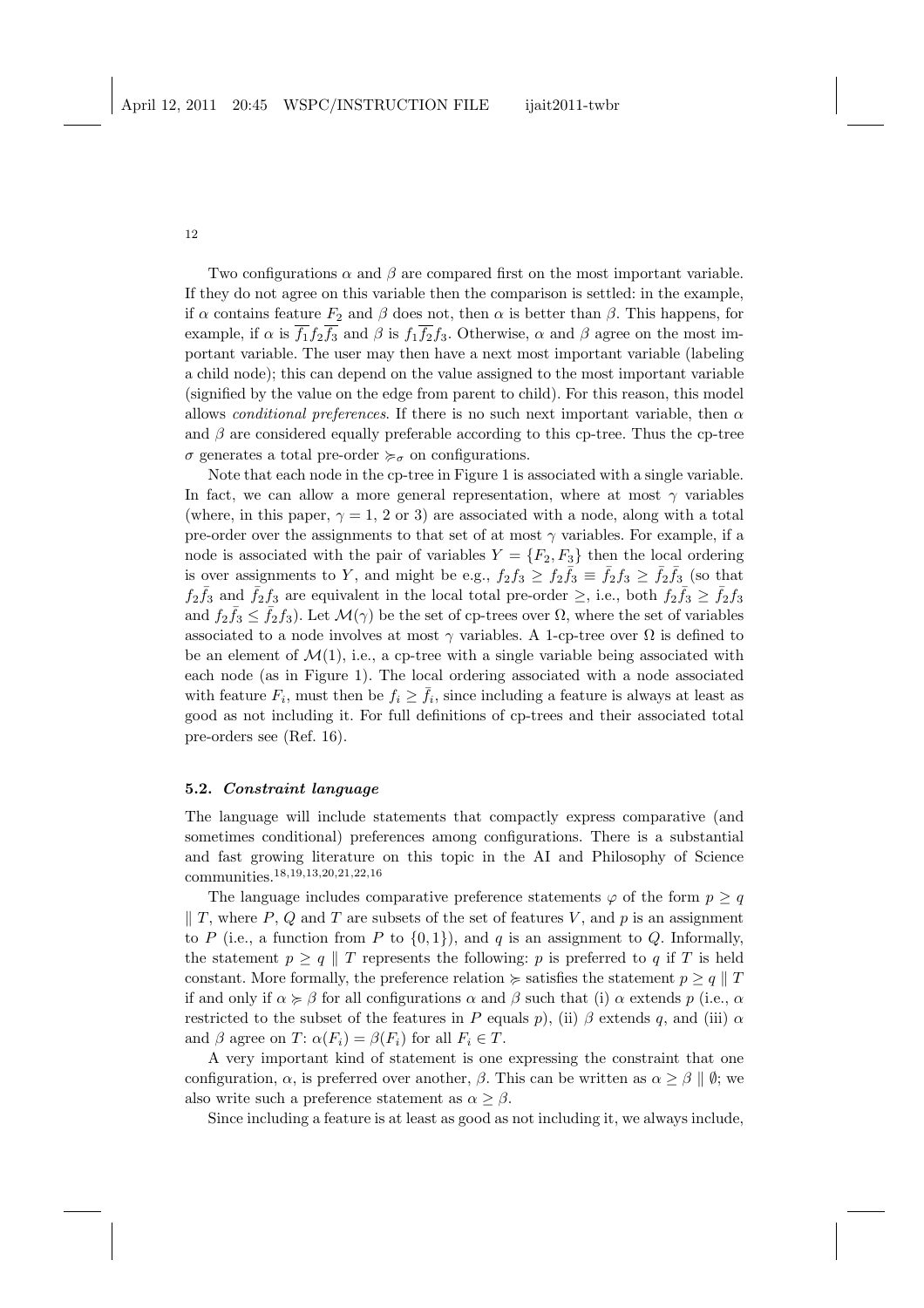in the set  $\Phi$ , the statement  $f_i \geq \overline{f_i} \parallel V \setminus \{F_i\}$  for each feature  $F_i$ . Hence our language is strongly related to *Conditional Importance Networks*.<sup>22</sup>

#### 5.3. Dominance relation

We define the set of models of users to be the  $\mathcal{M}(\gamma)$  for some  $\gamma = 1, 2,$  or 3. Each cp-tree  $\sigma$  generates a total pre-order  $\succcurlyeq_{\sigma}$  on configurations. Let  $\sigma$  be a cp-tree and let  $\varphi$  be a statement in the constraint language.  $\sigma$  satisfies  $\varphi$  if and only if  $\succcurlyeq_{\sigma}$  satisfies  $\varphi$ . In the same way as in Section 4, we define, for a given set of statements  $\Phi$ ,  $\succcurlyeq_{\Phi}$ (or more precisely,  $\succcurlyeq_{\Phi}^{cp_{\gamma}}$ ), in the following way:  $\alpha \succcurlyeq_{\Phi} \beta$  holds if and only if  $\alpha \succcurlyeq_{\sigma} \beta$ holds for all cp-trees  $\sigma$  in  $\mathcal{M}(\gamma)$  satisfying  $\Phi$ . The definitions immediately imply that relations  $\succcurlyeq_{\Phi}^{cp_{\gamma}}$  are monotonic in both  $\Phi$  and  $\gamma$  (increasing in  $\Phi$  and decreasing in  $\gamma$ ): if  $\gamma \geq \gamma'$  and  $\Phi \subseteq \Psi$  then  $\alpha \succcurlyeq_{\Phi}^{cp_{\gamma'}} \beta$  implies  $\alpha \succcurlyeq_{\Psi}^{cp_{\gamma'}} \beta$ .

**Example 1 continued.** With the cp-tree semantics, when  $\gamma = 1$ , the pair of statements  $\Phi$  ( $f_1 \bar{f}_2 f_3 \ge \bar{f}_1 f_2 f_3$ , and  $f_1 f_2 \bar{f}_3 \ge \bar{f}_1 f_2 f_3$ ) implies the preference statement  $f_1 \bar{f}_2 \bar{f}_3 \geq \bar{f}_1 f_2 f_3$ , so we have  $f_1 \bar{f}_2 \bar{f}_3 \succcurlyeq_{\Phi}^{cp_1} \bar{f}_1 f_2 f_3$  (and indeed we have  $f_1 \bar{f}_2 \bar{f}_3$  strictly dominates  $\bar{f}_1 f_2 f_3$ , i.e.,  $f_1 \bar{f}_2 \bar{f}_3 \succ_{\Phi}^{c p_1} \bar{f}_1 f_2 f_3$ ). The reason is that, for any 1-cp-tree  $\sigma$ satisfying  $f_1 \bar{f}_2 f_3 \geq \bar{f}_1 f_2 f_3$ , the most important feature must be either  $F_1$  or  $F_3$ . (If  $F_2$  were the most important feature, then we would not have  $f_1 \bar{f}_2 f_3 \succcurlyeq_{\sigma} \bar{f}_1 f_2 f_3$ , because the local ordering is  $f_2 \geq \bar{f}_2$ , since the presence of a feature is never worse than its absence.) Similarly, if 1-cp-tree  $\sigma$  satisfies  $f_1 f_2 \overline{f}_3 \geq \overline{f}_1 f_2 f_3$ , then the most important feature must be either  $F_1$  or  $F_2$ . Hence for any 1-cp-tree  $\sigma$  satisfying  $\Phi$ ,  $F_1$  is the most important feature. The root node then determines the preference ordering of the pair of configurations  $f_1 \bar{f}_2 \bar{f}_3$  and  $\bar{f}_1 f_2 f_3$ : since the local ordering of this node must be  $f_1 \ge \bar{f}_1$ , we have  $f_1 \bar{f}_2 \bar{f}_3 \succeq_{\sigma} \bar{f}_1 f_2 f_3$ . Hence we have  $f_1 \bar{f}_2 \bar{f}_3 \succ^{cp_1}_{\Phi} \bar{f}_1 f_2 f_3$ . The qualitative and lexicographic nature of the cp-trees semantics ensures this inference, in contrast with the numerical sum of weights method, which did not.  $\Box$ 

**Example 2 continued.** Recall that  $\Psi$  is the pair of statements  $f_1 \bar{f}_2 f_3 f_4 \geq$  $\bar{f}_1 f_2 f_3 f_4$  and  $f_1 f_2 \bar{f}_3 \bar{f}_4 \geq f_1 \bar{f}_2 f_3 \bar{f}_4$ . In contrast with the sum of weights semantics,  $\Psi$  does not imply  $f_1 f_2 \bar{f}_3 f_4 \geq \bar{f}_1 f_2 f_3 f_4$ . To show this we can construct a 1-cp-tree  $\sigma$  with  $F_4$  as the most important (root node) variable, and where, given  $f_4$ ,  $F_3$  is more important than  $F_1$  which is more important than  $F_2$ , and given  $\bar{f}_4$ ,  $F_2$  is more important than  $F_3$  which is more important than  $F_1$ .  $\sigma$  then satisfies  $\Psi$ , but not  $f_1 f_2 \bar{f}_3 f_4 \geq \bar{f}_1 f_2 f_3 f_4.$ 

A key issue here is that cp-trees can represent conditional preferences: the preferences can be different given  $f_4$  from those given  $\bar{f}_4$ . In contrast, the sum of weights semantics assumes preferential independence, so preferences are not conditional at all, which is why the inference holds for the sum of weights semantics.  $\Box$ 

The pair of examples shows that the two preference dominance techniques are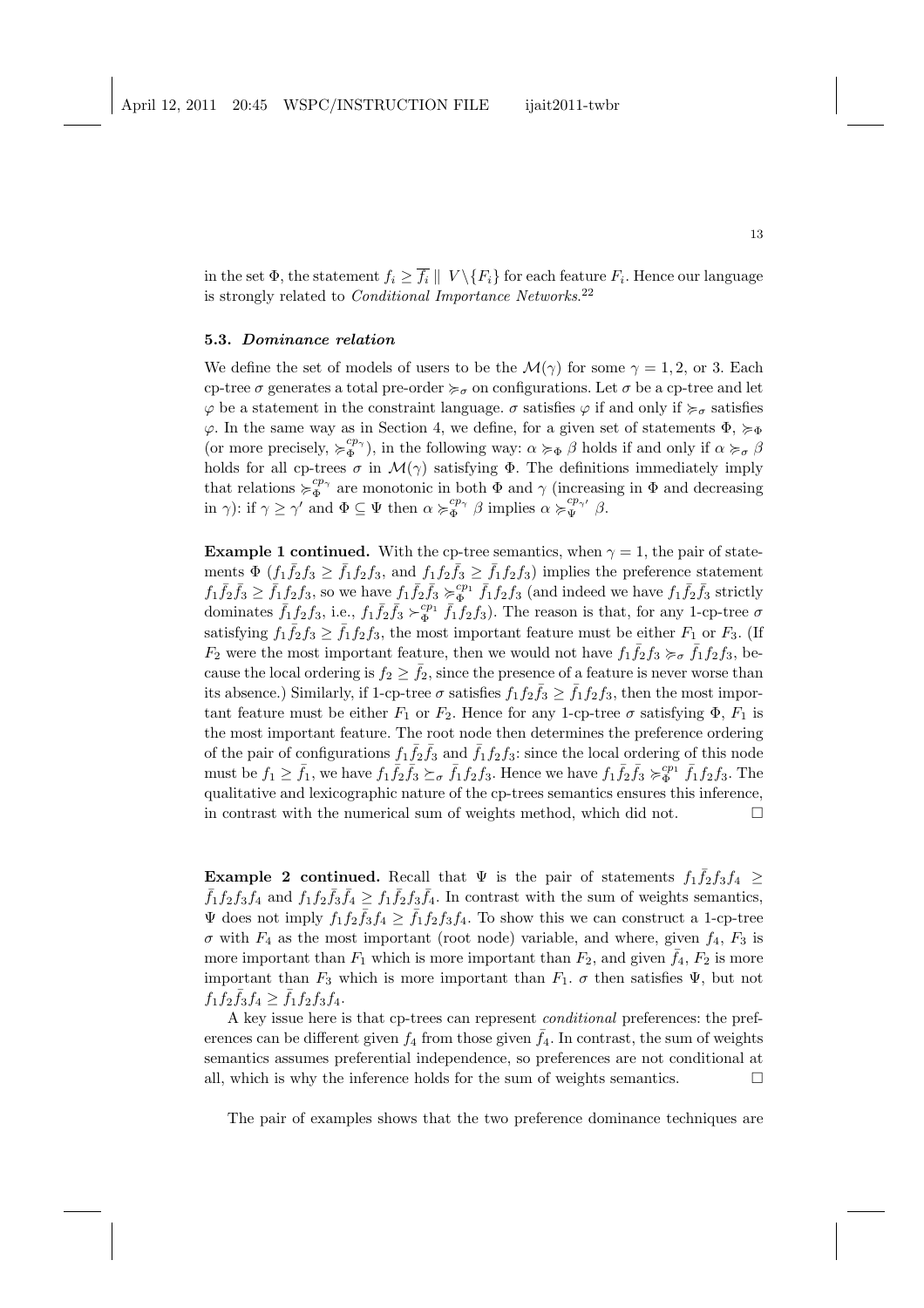incomparable:  $\succcurlyeq_{\Phi}^{cp_1}$  can sometimes include preferences not included in  $\succcurlyeq_{\Phi}^{sw}$ , and vice versa.

### 5.4. Computation of preference

Given set of statements  $\Phi$  and configurations  $\alpha$  and  $\beta$ , we can determine in polynomial time whether or not  $\alpha \succcurlyeq_{\Phi} \beta$  holds, using the algorithm given in (Ref. 16), as shown by Theorem 1 in (Ref. 16).

## 6. Inducing Constraints on Preferences in Information Recommendation

Now that we have explained the two instances of the framework for dominance of preference, it remains for us to return to Information Recommendation to explain what the system induces in step (i) above (Section 2.2), when it observes the user's queries. We explain this below for each of the two preference models.

### 6.1. Inducing constraints in the Sum of Weights model

 $Add(a, f_i)$ 

If the user has added feature  $f_i$  to query q, giving rise to new query  $q^i$ , then statements  $q^i \ge q^j$  are induced for all  $f_j \notin q$ ,  $i \ne j$  unless  $Add(q, f_j) = q^j$  is unsatisfiable. This assumes that the new query is preferred to other satisfiable queries that could have been generated by adding other features. This implies that the weight vector satisfies the linear inequality  $w_i \geq w_j$ . However, we do not infer  $q^i \ge q^j$  in all cases. In particular, we do not infer it if  $Add(q, f_j)$ is unsatisfiable. Users may have (incomplete) knowledge of which queries are unsatisfiable: if she knows a query is unsatisfiable, then she will not submit it. We 'play it safe': when  $q^j$  is unsatisfiable, in case the user knows this, we do not assume that the query that she does submit has higher weight than this unsatisfiable query.

 $Switch(q, f_i, f_j)$ 

If the user switches  $f_i$  for  $f_j$ , then we infer that  $w_i \leq w_j$ ; and for all  $f_k \notin q$ we can infer  $w_j \geq w_k$  unless  $Switch(q, f_i, f_k)$  is unsatisfiable.

# $Trade(q, f_i, f_j, f_k)$

If the user trades  $f_i$  for  $f_j$  and  $f_k$ , then we infer that  $w_i \leq w_j + w_k$ ; and for all  $j', k' \notin q$  such that  $\{j, k\} \neq \{j', k'\}$  and  $j' \neq k'$ , we infer  $w_j + w_k \geq w_{j'} + w_{k'}$ unless  $Trade(q, f_i, f_{j'}, f_{k'})$  is unsatisfiable.

Note that we have been quite conservative in what we have inferred. In the event of observing  $Trade(q, f_i, f_j, f_k)$  for example, we might also have inferred that the selected Trade is better than all other satisfiable Trade operations,  $Trade(q, f_{i'}, f_{j'}, f_{k'})$  for  $\{i, j, k\} \neq \{i', j', k'\}$  instead of just other ways of trading  $f_i$ . Using the same reasoning, we might have inferred that a Trade is better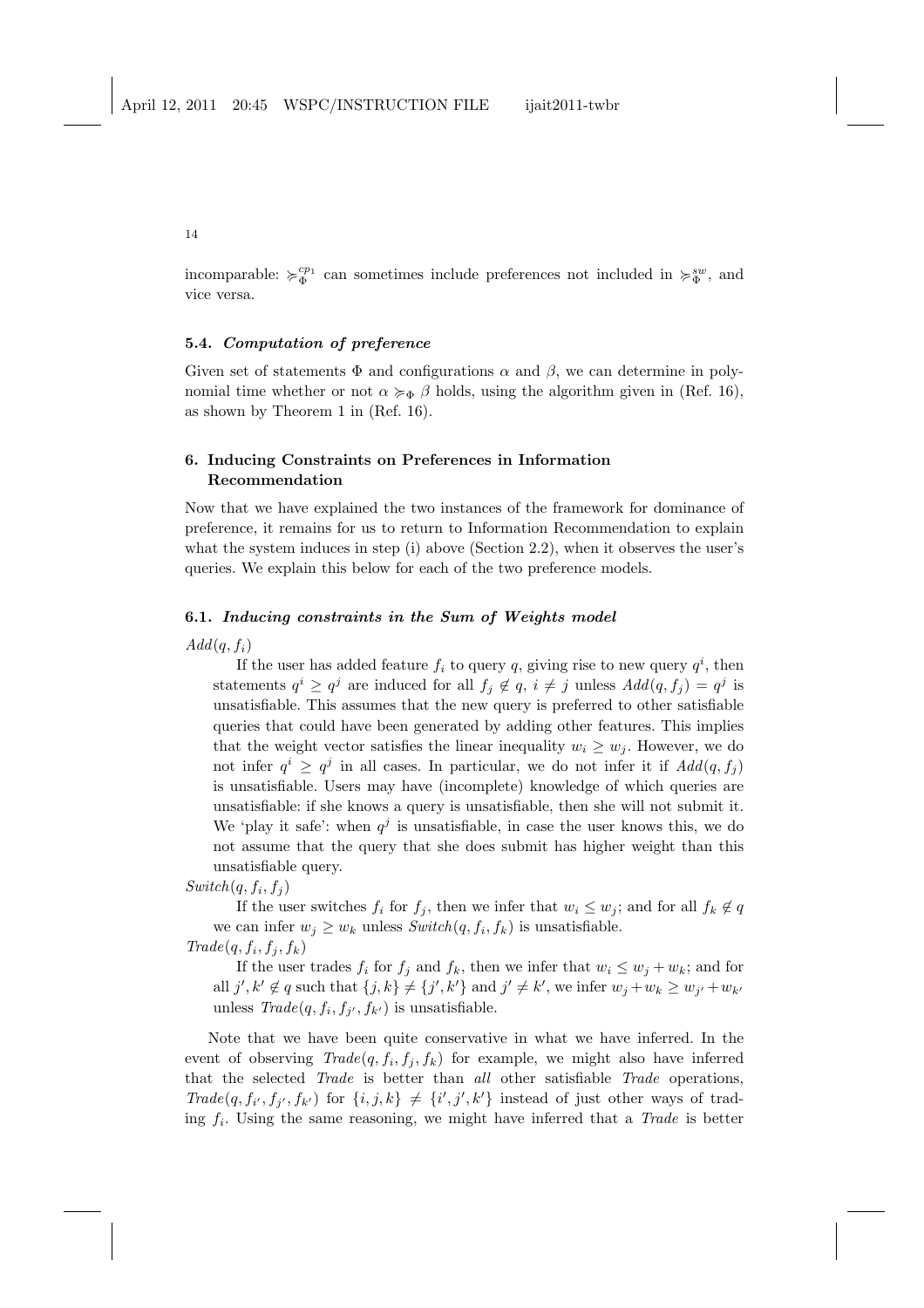than all satisfiable Add and Switch operations; and that a Switch is better than all satisfiable Add operations.

We might make these inferences if we attribute ever greater rationality to the user. In this paper, we are not going to attribute these higher levels of rationality to the user, and hence we will infer only what we stated earlier. An important observation is that it is not a problem to our proposed methods if we assume that users are less rational than they really are. The reason this does not pose a problem to our proposed methods is that assuming users are less rational than they really are will result only in us making fewer deductions when observing their moves; it will not result in us drawing incorrect inferences. In fact, it is more dangerous to assume a fully rational user, who can really take the best move, since this will cause us to draw inferences that may be incorrect.

### 6.2. Inducing constraints in the Comparative Preferences model

# $Add(q, f_i)$

Again consider the situation where the user has chosen to add feature  $f_i$ rather than feature  $f_i$  (which is another feature different from  $f_i$  not present in  $q$ ). For this model, there are alternative statements one might induce from this decision by the user. We consider two, each being a kind of counterpart for the constraint  $w_i \geq w_j$  induced for the sum of weights approach. It is an advantage of the Comparative Preferences model that it can express nuances that the Sum of Weights model cannot.

- Basic: Let q be equal to the current query, let  $q^i$  be the current query q with the feature  $f_i$  added, and let  $q^j$  be q with the feature  $f_j$  added. A basic, somewhat conservative, approach is to just model the preference of feature *i* over feature *j* by the preference statement:  $q^i \ge q^j || \emptyset$ , i.e.,  $q^{i} \geq q^{j}$ , which just expresses a preference for  $q^{i}$  over  $q^{j}$ .
- Importance: Alternatively, and less conservatively, we can induce  $f_i \geq$  $\overline{f_i}$ ||V \  $\{F_i, F_j\}$ , which says that the presence or not of the feature  $F_i$  is more important than the choice of  $F_i$ . Thus, whatever the state of the feature  $F_j$  in the query, the user will prefer  $F_i$  to be present in the query so that (if possible) this feature is included in the best product.

Note too that in either case we ensure that the recommender system 'plays it safe' when inducing preference statements, in the same way that we explained for the Sum of Weights model, by not inducing preferences over unsatisfiable queries.

 $Switch(q, f_i, f_j)$ 

If the user switches  $f_i$  for  $f_j$  then we can induce statements stating the superiority of the feature  $f_j$  over the feature  $f_i$ , and also over the features  $f_k$ that were not chosen instead of  $f_j$ .

• Basic: Let q be the current query, let  $q_{-i}^j$  be the current query q with the feature  $f_j$  added and the feature  $f_i$  removed, i.e.,  $Switch(q, f_i, f_j)$ .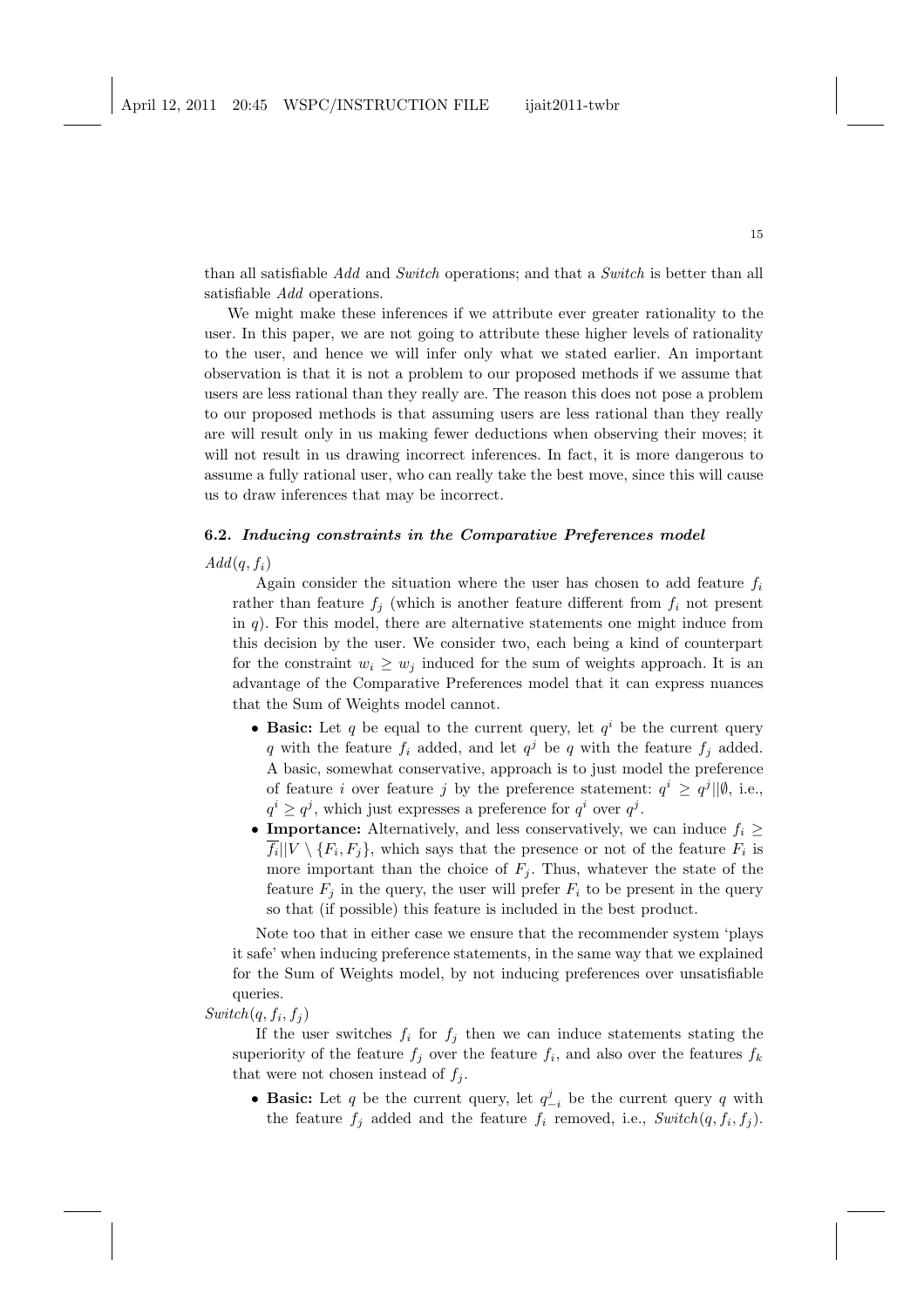We model the preference of feature  $f_i$  over feature  $f_i$  by the preference statement  $q_{-i}^j \ge q || \emptyset$ , i.e.,  $q_{-i}^j \ge q$ . Similarly, we model the preference of feature  $f_j$  over feature  $f_k$  for any k such that  $q_{-i}^k$  is satisfiable by  $q_{-i}^j \ge q_{-i}^k$ .

• Importance: Here we induce the preference statement  $f_i \geq \overline{f_i} ||V \setminus \overline{f_j} ||V \setminus \overline{f_j} ||V \setminus \overline{f_j} ||V \setminus \overline{f_j} ||V \setminus \overline{f_j} ||V \setminus \overline{f_j} ||V \setminus \overline{f_j} ||V \setminus \overline{f_j} ||V \setminus \overline{f_j} ||V \setminus \overline{f_j} ||V \setminus \overline{f_j} ||V \setminus \overline{f_j} ||V \setminus \overline{f$  ${F_i, F_j}$ , and the preference statement  $f_j \geq \overline{f_j} || V \setminus {F_k, F_j}$  for any k such that  $q_{-i}^k$  is satisfiable.

# $Trade(q, f_i, f_j, f_k)$

If the user trades  $F_i$  for  $F_j$  and  $F_k$  then we can induce statements stating the superiority of the combination of features  $f_j$  and  $f_k$  over the feature  $f_i$ , and also over the combinations of features  $f_m$  and  $f_n$  that were not chosen.

- Basic: Let  $q_{-i}^{jk}$  be the current query q with the features  $f_j$  and  $f_k$  added and the feature  $f_i$  removed, i.e.  $Trade(q, f_i, f_j, f_k)$ , and let  $q_{-i}^{mn}$  be q with the features  $f_m$  and  $f_n$  added and the feature  $f_i$  removed. We model the preference of the combination of features  $f_i$  and  $f_k$  over the feature  $f_i$  by the preference statement  $q_{-i}^{jk} \ge q ||\emptyset|$ , i.e.,  $q_{-i}^{jk} \ge q$ . We model the preference of the combination of features  $f_i$  and  $f_k$  over the combination of features  $f_m$  and  $f_n$ , with  $q_{-i}^{mn}$  being satisfiable, by the preference statement  $q_{-i}^{jk} \geq q_{-i}^{mn}$ .
- Importance: We induce the preference statement  $f_i f_k \geq \overline{f_i f_k}$ ||V  ${F_i, F_j, F_k}$ , which says that the presence or not of the combination of features  $f_j$  and  $f_k$  is more important than the choice of  $F_i$ . We also induce the statement  $f_j f_k \geq \overline{f_j f_k} || V \setminus \{F_j, F_k, F_m, F_n\}$ , for any  $m, n \notin q$  such that  $\{j, k\} \neq \{m, n\}$  and  $m \neq n$ .

### 7. Experiments

In this section, we report experiments with simulated users that demonstrate the feasibility of using both the Sum of Weights model and the Comparative Preferences model within the Information Recommendation system. It is a common practice to use simulated interactions to initially test alternative algorithms for conversational systems.<sup>23,24</sup> Simulations can pinpoint the main deficiencies of the algorithms and can be used to compare a large number of alternative approaches, as in our case. Experiments with real users cannot be used to extensively test alternative dialogue control algorithms, even if it is clear that the ultimate evaluation of the effectiveness of a conversational system has to be made online.

We use two separate product databases, that we scraped from the Web, each describing hotels by their amenities expressed as Boolean features such as airport shuttle, pets permitted, restaurant on-site, etc. The Marriott-NY database records 9 features about 81 hotels; many offer the same amenities, and so there are 36 distinct products in the database. The Trentino-10 database records 10 features for 4056 hotels, of which 133 are distinct.

The simulated users in our experiments behave in the following somewhat idealized way: within a dialogue, they do not try queries that they have tried earlier in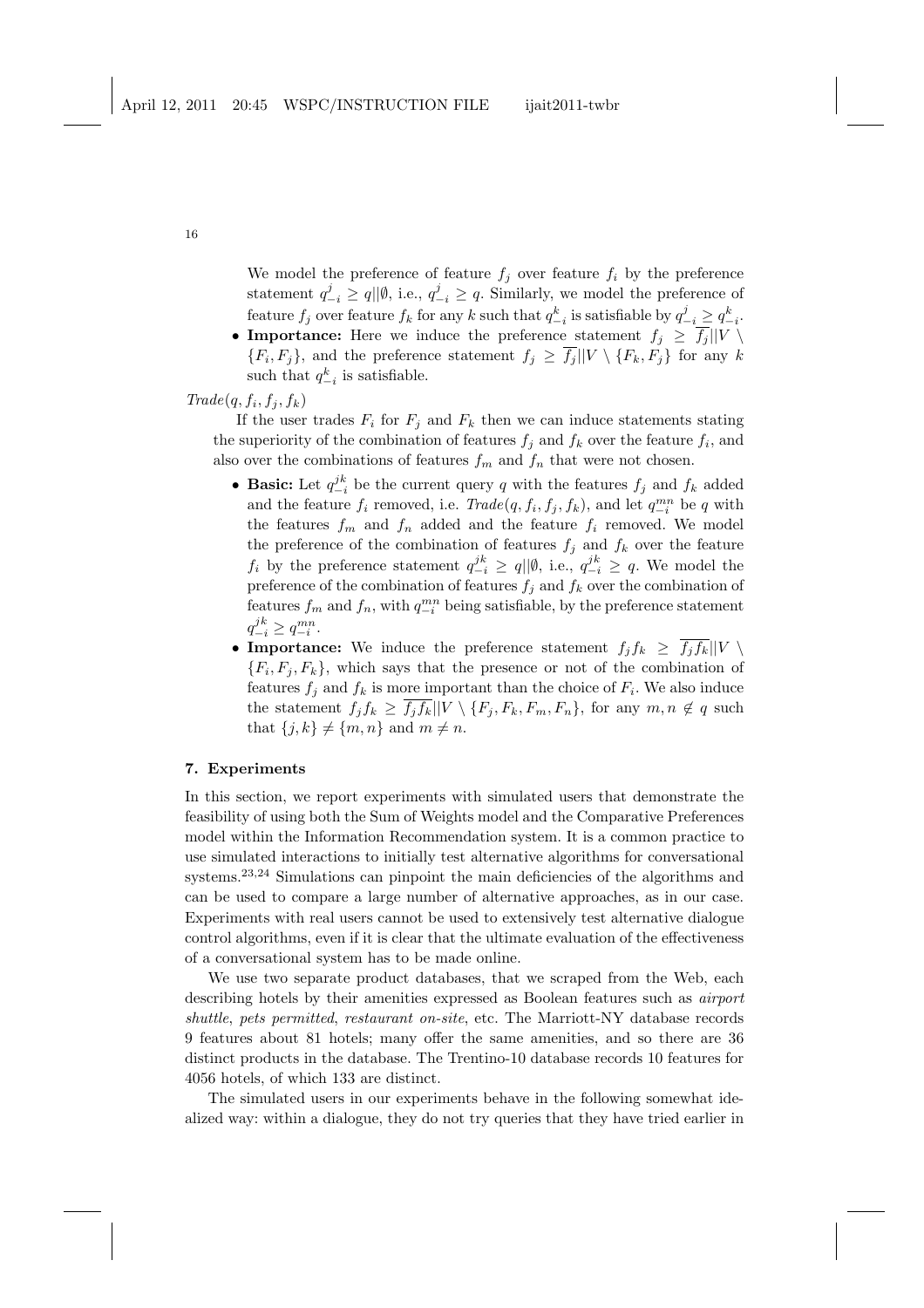the dialogue; they are aware of their own preferences and never choose a next query that would be inferior to the current one; and they take heed of all advice given, i.e., if the recommender system tells them to confine their next query to a certain set, then they do so; indeed they choose the best possible query from this set. In the terminology of (Ref. 11), these are optimizing users.

For a simulated user to make choices about which among the queries in the recommender's advice is the best one for it to submit next, the simulated user must be assigned a set of true preferences. These are generated randomly. We arrange that they are known to the simulated user and used by that user for query selection, but they are not known to the recommender system, which knows only what it induces about user preferences and adds to  $\Phi$  when observing user query behaviour.

In the same way that the recommender system can represent induced constraints on users' preferences in either the Sum of Weights model or the Comparative Preferences model, equally the simulated users' true preferences can be represented in either model. If the true preferences are represented in the Sum of Weights model, then recommenders that induce constraints on preferences in the Sum of Weights model may have an advantage over recommenders that are using the Comparative Preferences model, and vice versa. We control for this problem by showing results below that pair both ways of representing true preferences with recommenders that use both ways of representing induced preferences.

In (Ref. 11), the initial query in each dialogue was non-empty but small, and was generated randomly but in such a way as to be compatible with the user's true preferences. In the dialogues that we use in our experiments here, the initial query in each dialogue is empty. While this is less realistic (real users usually make a few selections in Web search forms before first submitting), we found this to be the best way of ensuring that our comparisons of the two preference models are done fairly.

In the experiments, one recommender system uses the Sum of Weights model; six use the Comparative Preferences model, differing first on which of the two alternative preference statements they infer (Basic or Importance), and on their value for  $\gamma$  (1, 2 or 3). For each pairing of a user with a recommender system, we ran 500 simulated dialogues. In total then, we are reporting results for 2 databases  $\times$  2 ways of representing true preferences  $\times$  7 recommenders  $\times$  500 dialogues, which is 14000 runs of the system.

We stress that a recommender that does not remove from its advice those queries that are dominated would suggest to the user a large number of next possible queries, i.e., all those that are satisfiable. This has been a common approach in earlier conversational systems and it is current practice in many conventional Web applications which allow the user to specify a preferred value for a feature (e.g., using a checkbox) and then show the number of products that satisfy that condition. The whole advantage of Information Recommendation rests on being able to prune the dominated queries, showing only the undominated ones, on the basis that these best match the user's preferences. Hence, in the experiments we compare the pruning rates achieved by using the Sum of Weights model with those achieved by the six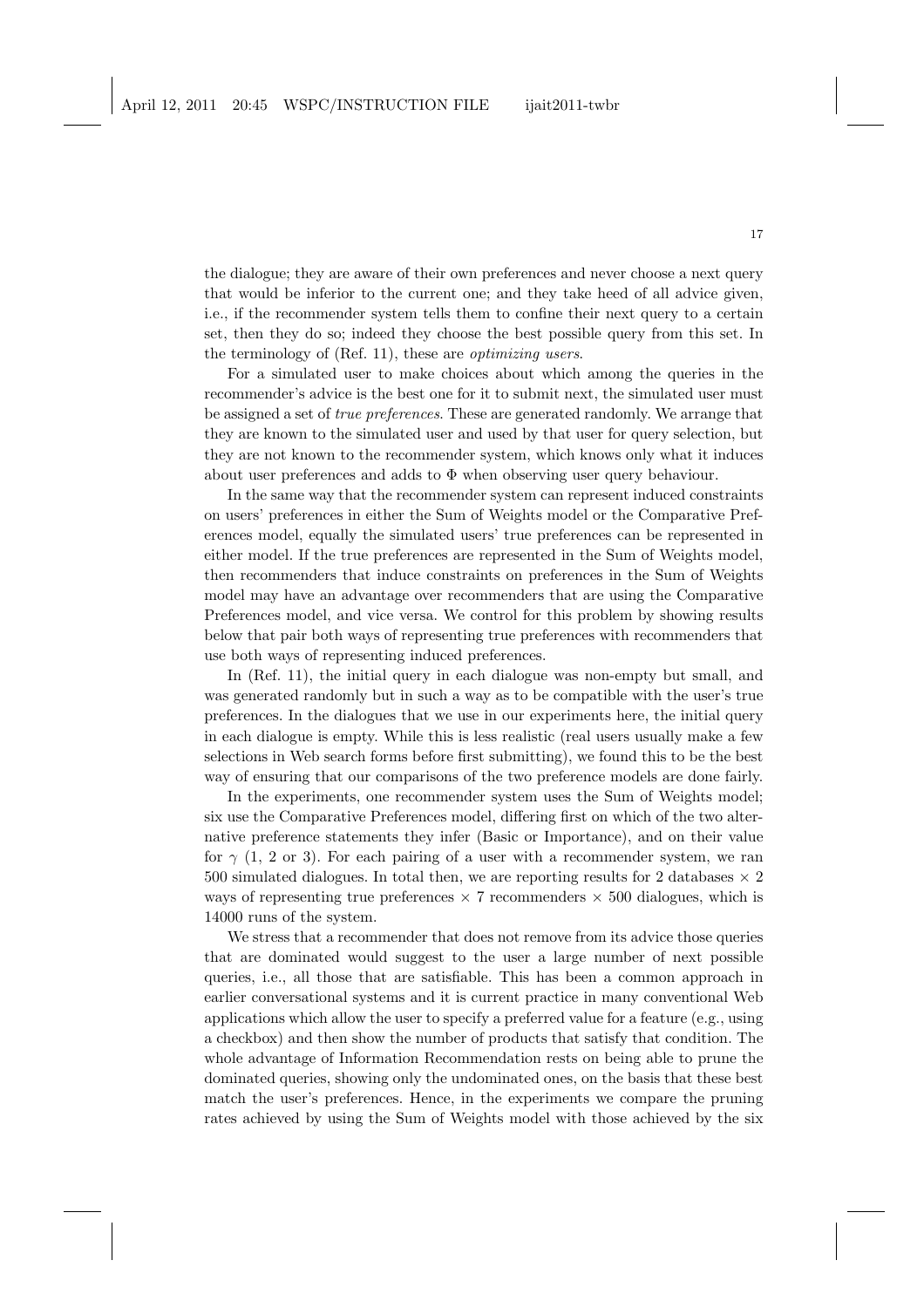recommender systems that use the Comparative Preferences model. The pruning rate is defined as follows:

$$
pruning\ rate = \frac{|Satisfiable \setminus Undominated|}{|Satisfiable|} \times 100\tag{1}
$$

"Eq.  $(1)$ " shows the extent to which an approach eliminates what it takes to be inferior satisfiable candidate queries from its advice. In general, the shorter the advice the better, as this reduces the set of options the user has to look through.

### 7.1. Representing true preferences in the Sum of Weights model

In our first set of experiments, we set the user's true preferences by randomly generating weight vectors over product features. The pruning rates in this case are shown in Table 1.

| Table 1. The pruning rates (true preferences repre- |  |  |
|-----------------------------------------------------|--|--|
| sented in Sum of Weights model)                     |  |  |

|                         | $\gamma = 1$ | $\gamma = 2$ | $\gamma = 3$ |
|-------------------------|--------------|--------------|--------------|
| Marriott-NY             |              |              |              |
| Comp. Prefs. Basic      | 87.50        | 14.48        | 12.65        |
| Comp. Prefs. Importance | 87.50        | 87.49        | 87.42        |
| Sum of Weights          |              | 87.38        |              |
| Trentino-10             |              |              |              |
| Comp. Prefs. Basic      | 87.49        | 16.51        | 13.98        |
| Comp. Prefs. Importance | 87.42        | 87.57        | $86 - 72$    |
| Sum of Weights          |              | 85.72        |              |

Table 2. The average number of steps per dialogue (true preferences represented in Sum of Weights model)

|                         | $\gamma = 1$ | $\gamma = 2$ | $\gamma = 3$ |
|-------------------------|--------------|--------------|--------------|
| Marriott-NY             |              |              |              |
| Comp. Prefs. Basic      | 6.004        | 5.998        | 6.000        |
| Comp. Prefs. Importance | $6 - 008$    | 6.006        | 5.998        |
| Sum of Weights          |              | 6.001        |              |
| Trentino-10             |              |              |              |
| Comp. Prefs. Basic      | 6.726        | 6.784        | 6.798        |
| Comp. Prefs. Importance | 6.748        | 6.756        | 6.790        |
| Sum of Weights          |              | 6.790        |              |

The table shows that, in most settings, the Comparative Preferences approach is pruning non-optimal queries very slightly more than the Sum of Weights approach (the exceptions being Basic with  $\gamma = 2$  or 3 when the pruning is very much less). For example, the Comparative Preferences model using Basic preference statements and with  $\gamma = 1$  eliminates 87.5% of satisfiable candidates in dialogues about the Marriott-NY database, whereas the Sum of Weights approach prunes 87.38%.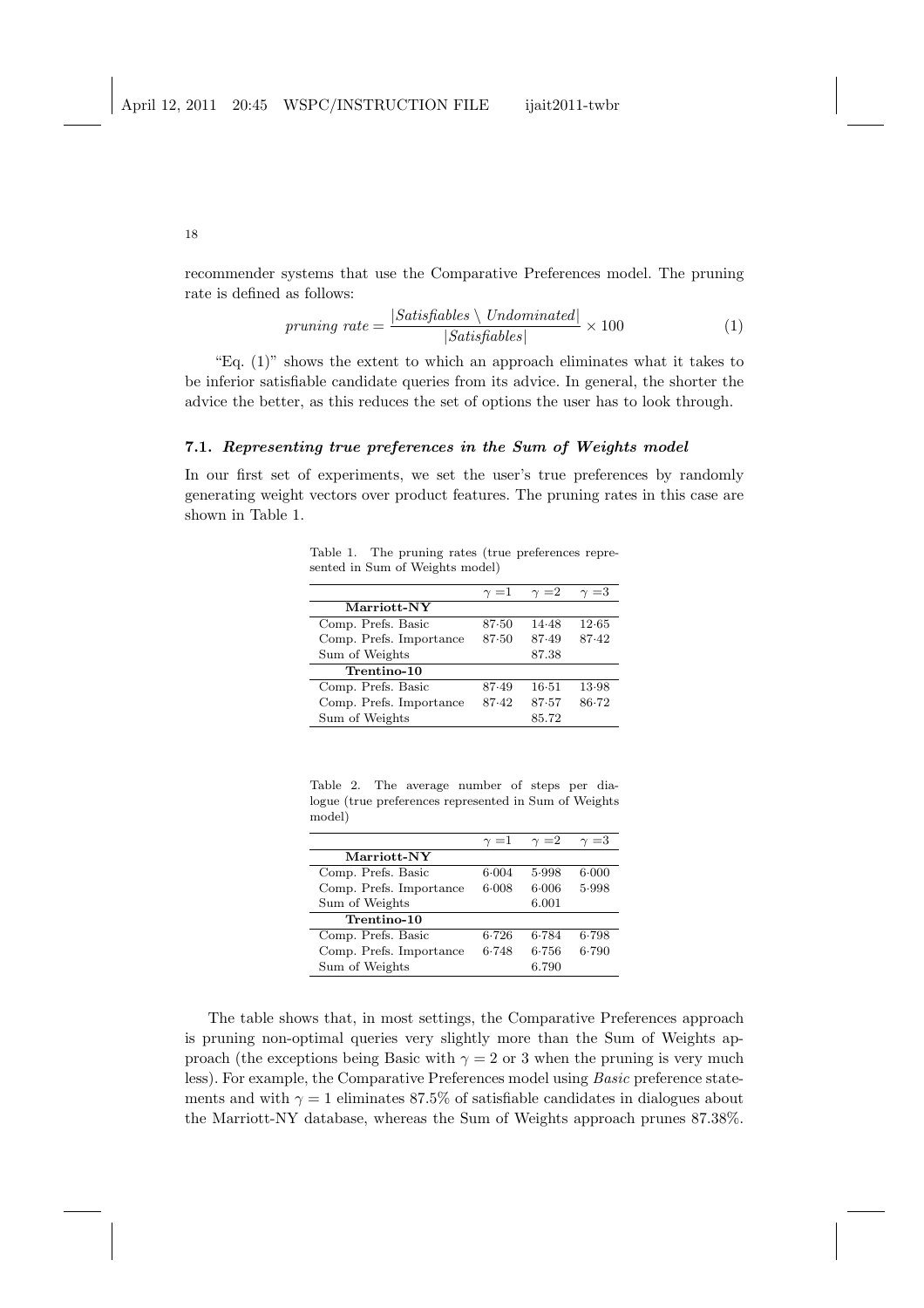|                         | $\gamma=1$ | $\gamma = 2$ | $\gamma = 3$ |
|-------------------------|------------|--------------|--------------|
| Marriott-NY             |            |              |              |
| Comp. Prefs. Basic      | 98.00      | 98.80        | 99.40        |
| Comp. Prefs. Importance | 99.00      | 98.80        | 99.60        |
| Trentino-10             |            |              |              |
| Comp. Prefs. Basic      | 92.60      | 96.20        | 98.40        |
| Comp. Prefs. Importance | 92.00      | 93.00        | 97.40        |

Table 3. The same final query rate (true preferences represented in Sum of Weights model)

|                                 |  |  | Table 4. The average shortfalls (true preferences repre- |  |
|---------------------------------|--|--|----------------------------------------------------------|--|
| sented in Sum of Weights model) |  |  |                                                          |  |

|                         | $\gamma = 1$ | $\gamma = 2$ | $\gamma = 3$ |
|-------------------------|--------------|--------------|--------------|
| Marriott-NY             |              |              |              |
| Comp. Prefs. Basic      | 0.0005       | 0.0000       | 0.0000       |
| Comp. Prefs. Importance | 0.0003       | 0.0001       | 0.0002       |
| Sum of Weights          |              | 0.0000       |              |
| Trentino-10             |              |              |              |
| Comp. Prefs. Basic      | 0.0070       | 0.0010       | 0.0005       |
| Comp. Prefs. Importance | 0.0070       | 0.0050       | 0.0020       |
| Sum of Weights          |              | 0.0005       |              |

|  | Table 5. The computation time (true preferences repre- |  |  |
|--|--------------------------------------------------------|--|--|
|  | sented in Sum of Weights model) in millisecond(ms)     |  |  |

|                         | $\gamma = 1$ | $\gamma = 2$ | $\gamma = 3$ |
|-------------------------|--------------|--------------|--------------|
| Marriott-NY             |              |              |              |
| Comp. Prefs. Basic      | 46.10        | 1529.11      | 2937.20      |
| Comp. Prefs. Importance | 44.92        | 205.61       | 2466.01      |
| Sum of Weights          |              | 59.73        |              |
| Trentino-10             |              |              |              |
| Comp. Prefs. Basic      | 195.70       | 6978.69      | 7493.94      |
| Comp. Prefs. Importance | 129.56       | 726.56       | 11053.50     |
| Sum of Weights          |              | 289.53       |              |

The table also shows that, on the whole, with the Comparative Preference model, the amount of pruning increases as the preference statements induced become less conservative (from Basic to Importance). For example, in the Trentino-10 part of Table 1, with  $\gamma = 2$ , pruning goes from 16.51% Basic to 87.57% Importance. (The very slight exception to this for the Trentino-10  $\gamma = 1$  case is probably due to random variation in tie breaking.)

Furthermore, we see that the parameter  $\gamma$ , (the maximum number of variables that are associated with a node in a cp-tree), affects the degree of pruning. Specifically, as  $\gamma$  increases, the number of queries pruned tends to decrease. For example, in the Marriott-NY part of Table 1, with preference statements Importance, pruning goes from 87.50% ( $\gamma = 1$ ) to 87.49% ( $\gamma = 2$ ) to 87.42% ( $\gamma = 3$ ). This is a reflection of the monotonicity with respect to  $\gamma$  observed above. (However, pruning is to do with strict dominance, which is not necessarily monotonic with respect to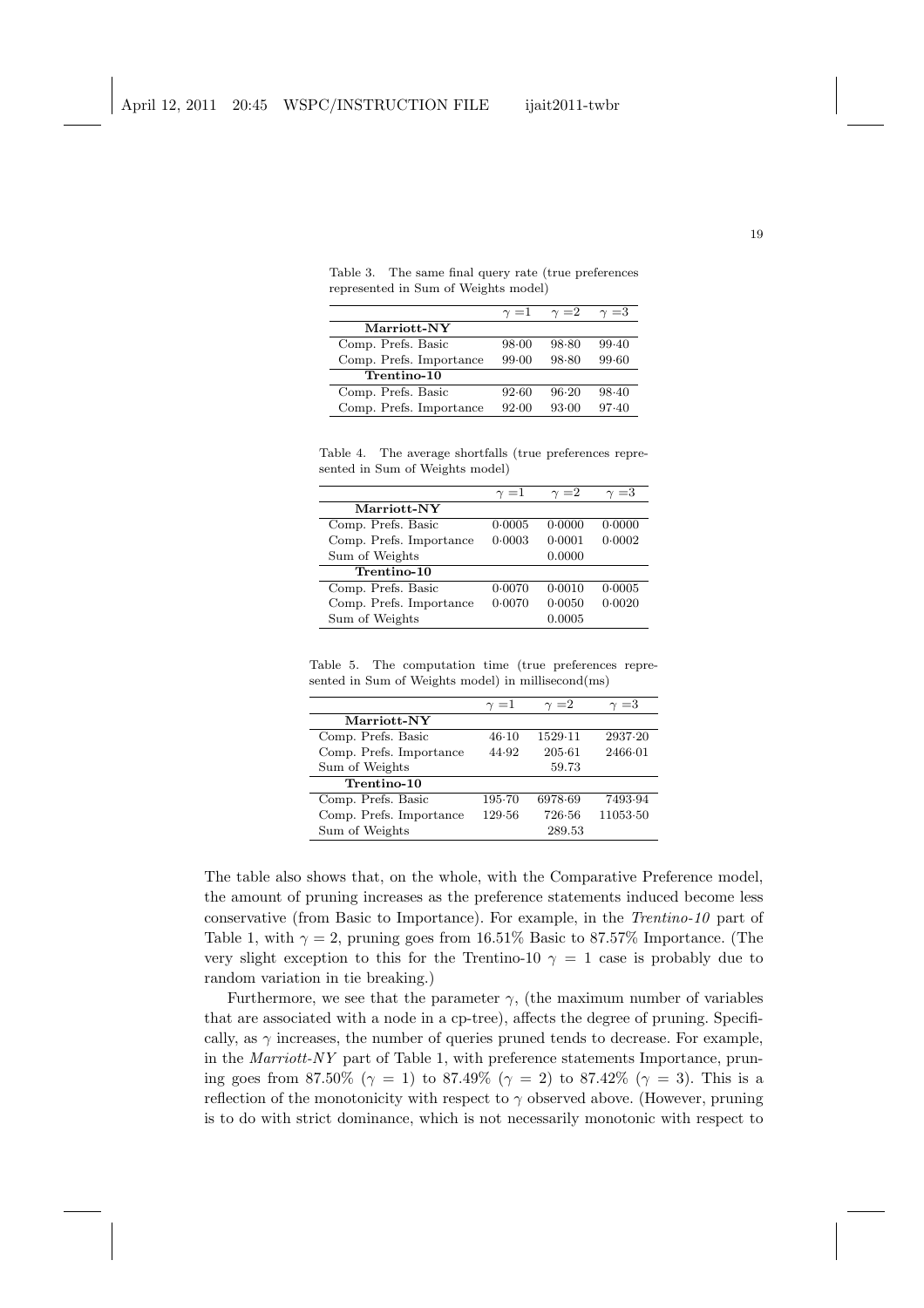$\gamma$ , but very often will be, because of the monotonicity of dominance.) The effect is especially marked in the Basic model where the pruning rate falls from nearly 90% to around 16.5% or less. When  $\gamma$  is increased from 1 to 2, many queries of the Trade form become undominated in the Basic model, because of the more expressive preference relations which can be represented by cp-trees with  $\gamma = 2$  (allowing more than one feature to be assigned at a node). With the stronger Importance preference form, these Trade queries are still dominated.

What is also of concern from a practical point of view is the average length of the advice that the system gives, i.e., the number of options the user has to choose from; this is inversely related to the pruning rate. Except in the cases where pruning is very low (Basic with  $\gamma = 2$  or 3), advice from the Sum of Weights recommenders is very slightly longer than it is in the case of the Comparative Preferences recommenders, being around 10 for both datasets.

Table 2 shows dialogue lengths are very similar in the case of all recommenders: around 6 steps on average for Marriott-NY, and around 6.8 steps for Trentino-10.

Of course, it is not enough to know that one approach prunes more than another, or gives shorter advice, or gives rise to shorter dialogues. If it were doing so to the detriment of other factors, in particular the ability of the user to reach the best product, then the extra pruning would be of little value.

We have measured the extent to which the final queries that the user reaches in a dialogue (and hence the final product that she might choose) agree across the different recommenders. We find (see Table 3) that the Comparative Preferences approaches agree with the Sum of Weights approach between 91 and 99% of the time, and the more an approach prunes, the less this agreement is. For example, for Trentino-10, Basic  $\gamma = 1$  agrees with Sum of Weights 92.6% of the time; this rises to 96.2% for  $\gamma = 2$ ; and it falls to 92% for Importance  $\gamma = 1$ .

Since true preferences are represented in the Sum of Weights model, we can also measure the amount by which the utility of the product that the user ultimately chooses falls short of the utility of the best product that she could have reached, normalized by the difference between the products of highest and lowest utility: see Table 4. Unsurprisingly, these follow a similar pattern to the percentage agreements reported in the previous paragraph. The values are very close to zero, ranging from 0 to 0.007.

Table 5 shows the computation time taken by the different implementations of the pruning. When  $\gamma = 1$ , the time taken by the different implementations of the pruning is roughly similar—for example, around 0.2 seconds for a dialogue with the basic comparative preferences pruning for the Trentino dataset—with the sum of weights linear programming algorithm taking a little longer than the two others. We can see the computation time increasing very strongly with  $\gamma$ , from  $\gamma = 1$  to  $\gamma = 2$ . For example, for the Basic-Trentino the time increases by more than 30 times from 195ms ( $\gamma = 1$ ) to 6978ms ( $\gamma = 2$ ). This is partly because the complexity of the dominance algorithm is exponential in  $\gamma$ .

20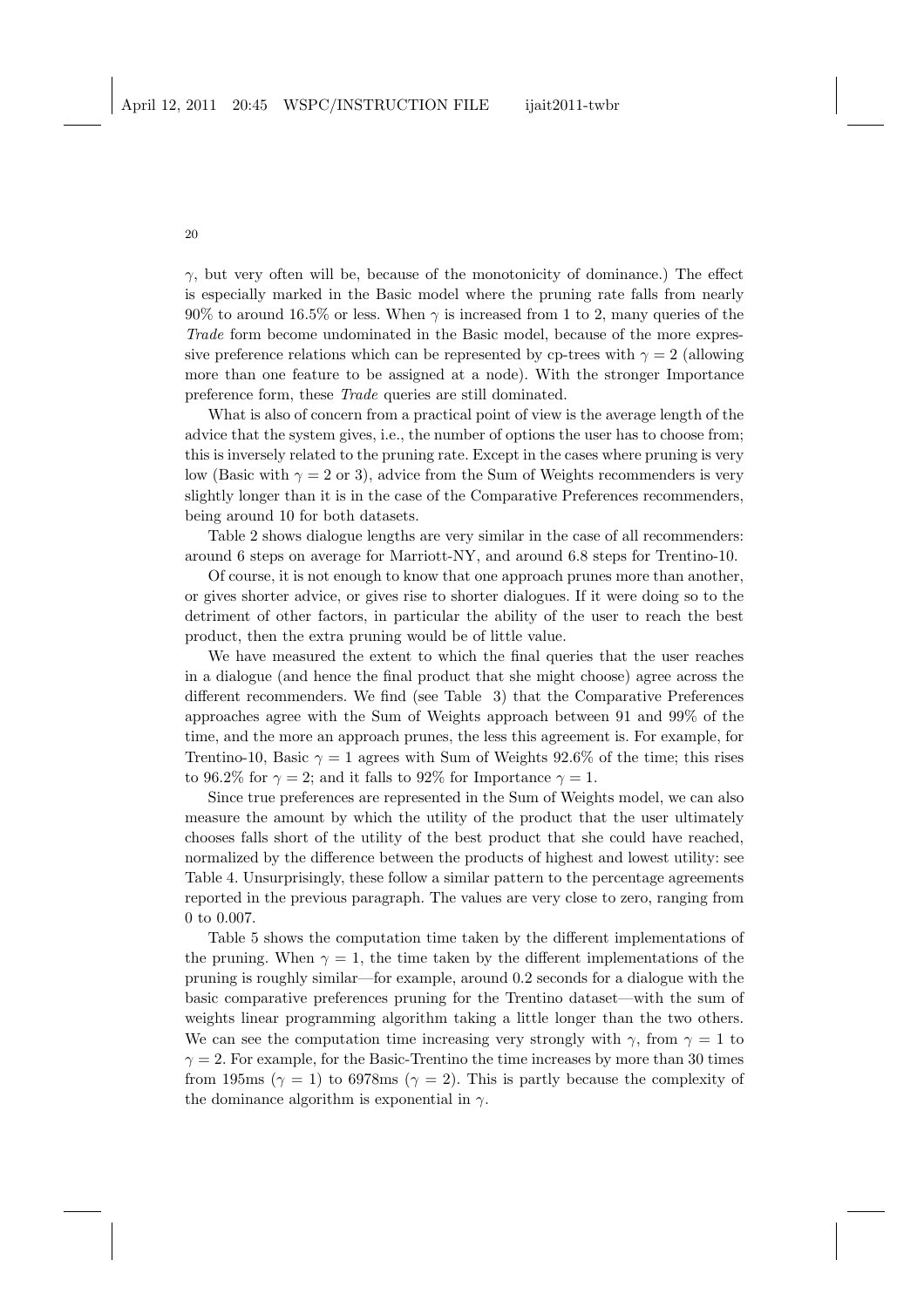Overall, for this experimental setup it seems that it is better to use the more restrictive set of models corresponding to  $\gamma = 1$ , at least for the Basic form, because it then generates much greater pruning (than the models with  $\gamma = 2$  or 3), leading to manageable sets of options for the user, and is computationally cheaper. However, there may be situations (e.g. other datasets) where the more cautious reasoning corresponding to  $\gamma = 2$  or 3 might pay off in terms of the final quality of solutions.

# 7.2. Representing true preferences in the Comparative Preferences model

In our second set of experiments, the user's true preferences are set by randomly generating cp-trees over product features; more precisely, we use 1-cp-trees, i.e., with  $\gamma = 1$ . The pruning rate results in this case are shown in Table 6.

Table 6. The pruning rates (true preferences represented in Comparative Preferences model)

|                         | $\gamma = 1$ | $\gamma = 2$ | $\gamma = 3$ |
|-------------------------|--------------|--------------|--------------|
| Marriott-NY             |              |              |              |
| Comp. Prefs. Basic      | 85.77        | 14.28        | 14.28        |
| Comp. Prefs. Importance | $85 - 78$    | 85.77        | $85 - 75$    |
| Sum of Weights          |              | 85.73        |              |
| Trentino-10             |              |              |              |
| Comp. Prefs. Basic      | 86.81        | $15-03$      | 14.94        |
| Comp. Prefs. Importance | 86.81        | 86.79        | 85.93        |
| Sum of Weights          |              | 85.15        |              |

Table 7. The computation time (true preferences represented in Comparative Preferences model) in millisecond(ms)

|                         | $\gamma = 1$ | $\gamma = 2$ | $\gamma = 3$ |
|-------------------------|--------------|--------------|--------------|
| Marriott-NY             |              |              |              |
| Comp. Prefs. Basic      | 29.67        | 276.20       | 1076.61      |
| Comp. Prefs. Importance | 28.63        | 134.77       | 1776.30      |
| Sum of Weights          |              | 39.35        |              |
| Trentino-10             |              |              |              |
| Comp. Prefs. Basic      | 38.52        | 1578.89      | 1780.70      |
| Comp. Prefs. Importance | 37.37        | 184.20       | 3086.39      |
| Sum of Weights          |              | 55.72        |              |

The results in Table 6 pattern in a very similar way to the ones in Table 1. For example, again, in most settings, the Comparative Preferences approach is pruning non-optimal queries very slightly more than the Sum of Weights approach; also, with the Comparative Preference model, the amount of pruning increases as the preference statements induced become less conservative (from Basic to Importance); and, as  $\gamma$  increases, the number of queries pruned tends to decrease.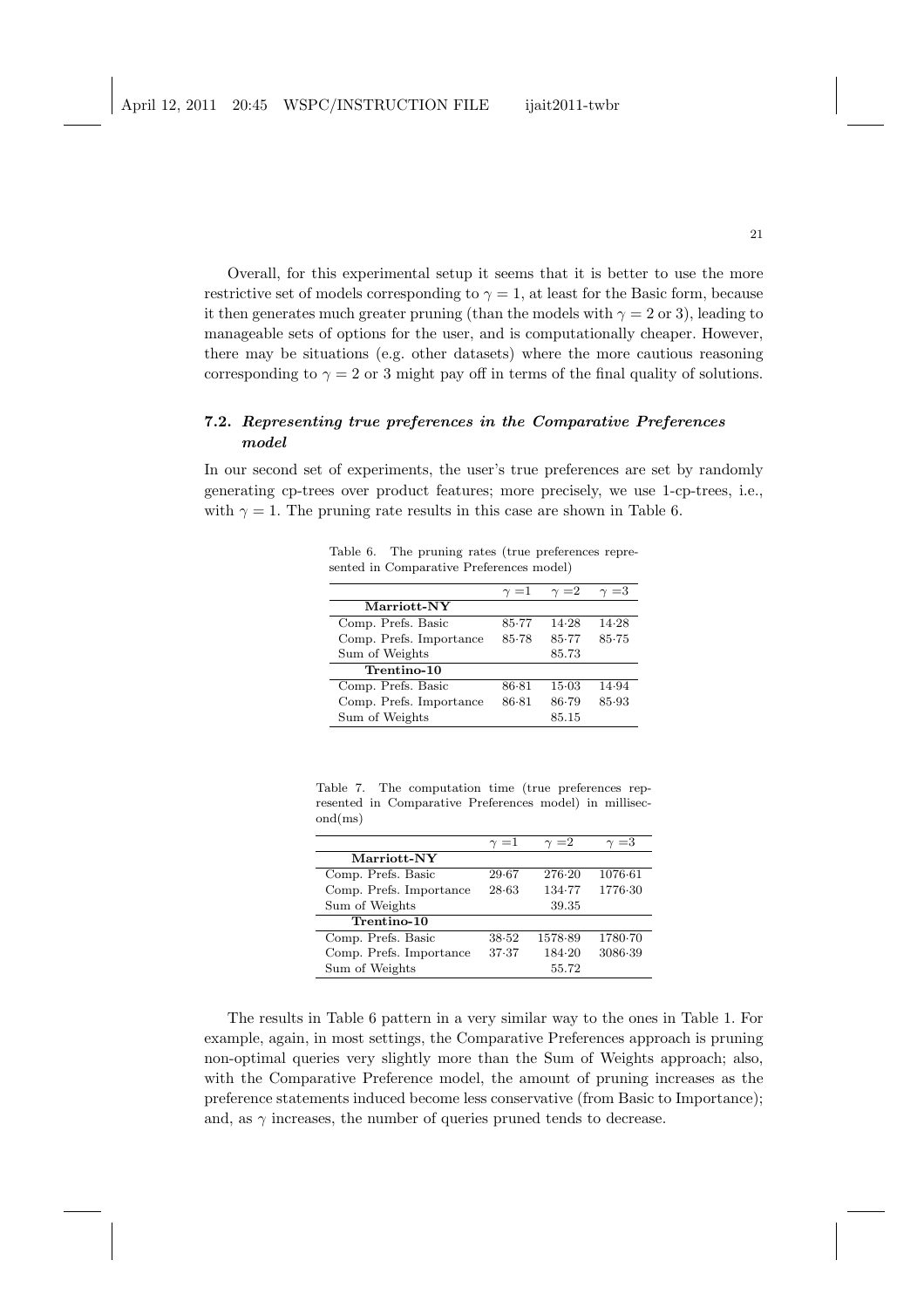With users' true preferences represented as cp-trees, the pruning rate (Table 6) is roughly the same as when they are represented by weight vectors (Table 1), a little less for the  $\gamma = 1$  case. The consequences of this for these experiments is slightly longer advice (around 13 queries on average for both datasets and in all settings except Basic with  $\gamma = 2$  or 3, where pruning is very low) and shorter dialogues (around 3.7 steps for Marriott-NY and around 3.9 steps for Trentino-10). Table 7 shows that computation time in these settings shows a similar pattern as when the users' true preferences are represented by vectors of weights. Furthermore, in every dialogue, the product that the user ultimately chose was the optimal product for her true preferences (whereas we saw very small shortfalls in utility in the experiment described in the previous section). The dialogue involves features being added incrementally to the empty initial query—with the most important (according to the true cp-tree) first—until the optimal product is reached.

We were interested to see whether mis-matches between the ways in which true preferences and induced preferences are represented would have any effect. One might expect if induced preferences are represented in the same model as the true preferences, then they can more accurately capture the true preferences, resulting in greater pruning. But we are not seeing this in our experiments. We are seeing that, for most settings, irrespective of the way in which true preferences are represented, using the Comparative Preferences approach for induced preferences results in very slightly greater pruning.

### 8. Other Kinds of Models of Preferences

In this paper we focus on two kinds of models of user preferences, one based on a weighted sum, the other based on comparative preferences. In this section we briefly discuss some other possible sets of models.

### 8.1. Larger sets of models

One simple idea is to only assume that the user's preference relation is a total pre-order, so we consider the set  $\mathcal M$  of models to just be the set of all total preorders on configurations (this is similar to what is done for the standard inference for CP-nets<sup>13</sup>, for example). In particular, let  $\Phi$  be a set of statements of the form  $\alpha_i \geq \beta_i$ , for configurations  $\alpha_i$  and  $\beta_i$ ,  $(i = 1, \ldots, k)$ . Then, for configurations  $\alpha$ and β, we have if  $\alpha \succcurlyeq_{\Phi} \beta$  ( $\alpha$  dominates β) if and only if  $\alpha \succcurlyeq \beta$  holds for every total pre-order  $\succeq$  satisfying (every member of)  $\Phi$ . This is very conservative, and perhaps not appropriate for this kind of application, since the inference from  $\Phi$  is very weak. In particular, it can be shown using a standard argument that  $\alpha \succcurlyeq_{\Phi} \beta$ if and only if  $(\alpha, \beta)$  is in the transitive closure of  $\Phi$  (viewing  $\Phi$  as a set of pairs of configurations). More explicitly,  $\alpha \succcurlyeq_{\Phi} \beta$  if and only if there exists a sequence  $\delta_1, \ldots, \delta_r$  of configurations, with  $\delta_1 = \alpha$ , and  $\delta_r = \beta$ , and, for each  $j = 1, \ldots, r - 1$ ,  $\delta_j \geq \delta_{j+1}$  is in  $\Phi$ .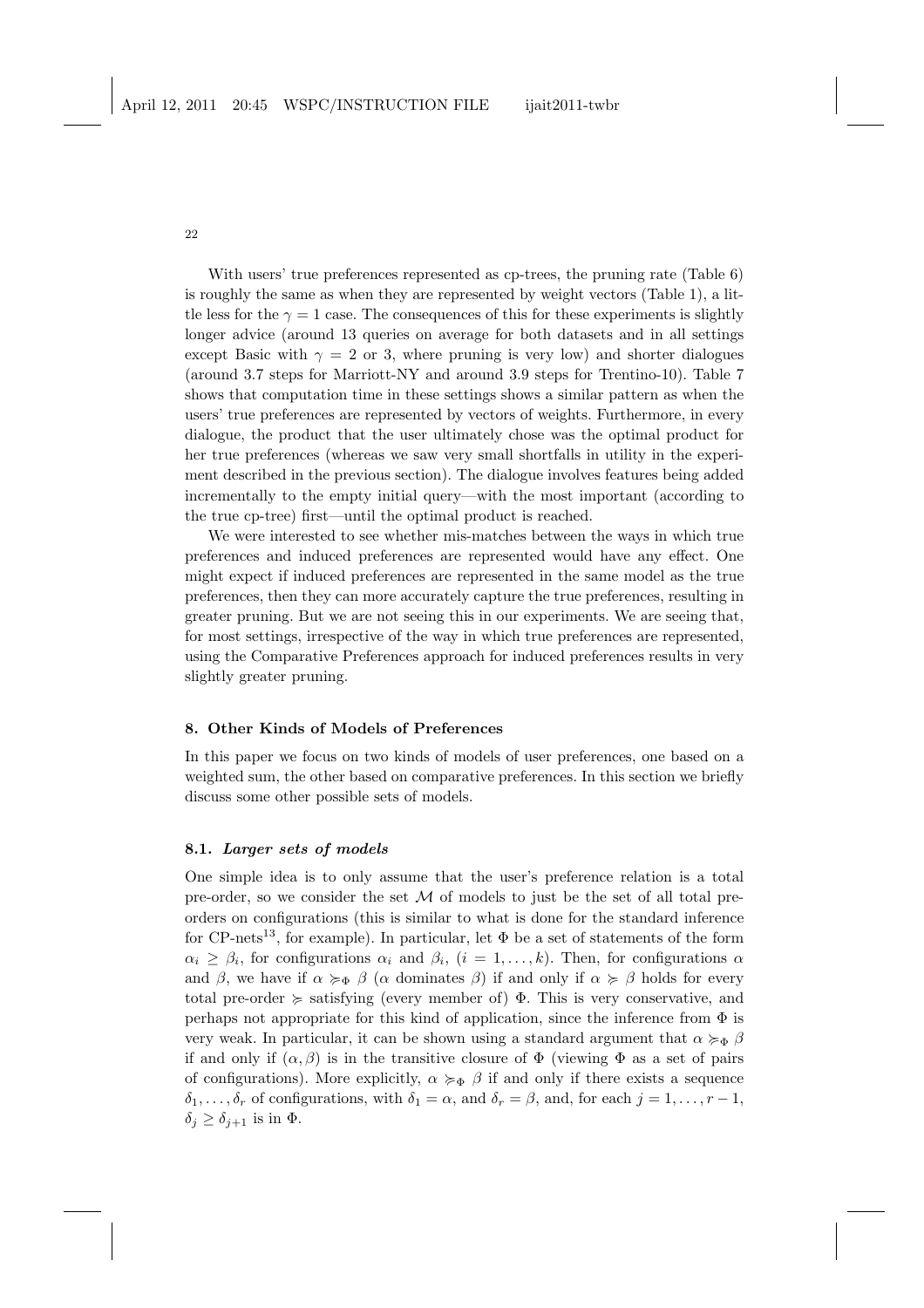The cp-tree model is parameterised by  $\gamma$ , where the lower the value of  $\gamma$ , the more restricted the models are, and hence the stronger the dominance relation. One could also consider a parameterised generalisation of the Sum of Weights model, where the overall weight function is a sum of component weight functions, where each component function depends on at most  $\gamma$  variables. This is a kind of Generalised Additive Independence (GAI) representation.<sup>25</sup> The Sum of Weights model in the current paper corresponds to the case when  $\gamma = 1$ . Even for  $\gamma = 2$ , the set of models is much more expressive, and so will lead to a substantially more conservative (weaker) dominance relation.

### 8.2. Strengthening the pruning

In some circumstances, we may find that neither the sum of weights approach nor the cp-tree approach leads to as strong pruning as we would like, because the set of undominated configurations is still too large. It is natural to then consider ways that we can strengthen these dominance relations. One idea is to prune first with one of the dominance relations (e.g., with  $\succcurlyeq_{\Phi}^{sw}$ ) and then to prune the remaining  $\succcurlyeq_{\Phi}^{sw}$ -undominated configurations with the other  $(\succcurlyeq_{\Phi}^{cp_1})$ . A less ad hoc approach is to consider preference orderings that can be generated by both 1-cp-trees and by weights vectors: these are a form of lexicographic ordering. In the context of these particular boolean features, such an ordering is generated by a sequence of features, for instance,  $F_5$ ,  $F_1$ ,  $F_4$ . The associated ordering has, for example,  $\alpha$  dominating  $\beta$ for any  $\alpha$  and  $\beta$  such that  $\alpha(F_5) = f_5$  and  $\beta(F_5) = \bar{f}_5$ . We can achieve the same ordering in the sum of weights system by choosing, e.g.,  $w_4 = 1$ ,  $w_1 = 2$  and  $w_5 = 4$ , and  $w_i = 0$  for other features  $F_i$ . Alternatively, we can generate the same ordering on configurations with a 1-cp-tree that has the same ordering,  $F_5$ ,  $F_1$ ,  $F_4$ , of features in each branch.

In general, if the set of models is very large then we will tend to get weak inferences, and the set of undominated elements may well be very large. On the other hand, if we consider a very restricted set of models then it could happen that none of these may correspond closely to the user's preferences. This can lead to equivalences between items that the user does not regard as equivalent; this also reduces the strict dominance relation. To give an extreme example, suppose that we assume the Sum of Weights model, but that in fact the user's true preferences are the cp-tree depicted in Figure 1. If we are given all the associated preferences between configurations, shown at the bottom of Figure 1  $(f_1 f_2 f_3 \geq f_1 f_2 f_3 \geq \cdots)$ , then we will infer that  $w_1 = w_3 = 0$ , which leads to a relatively weak strict dominance relation. The choice of set of models therefore needs to balance these considerations, so that the set of models is restricted enough to make the dominance relation sufficiently strong, but not so restricted that too many equivalences are generated.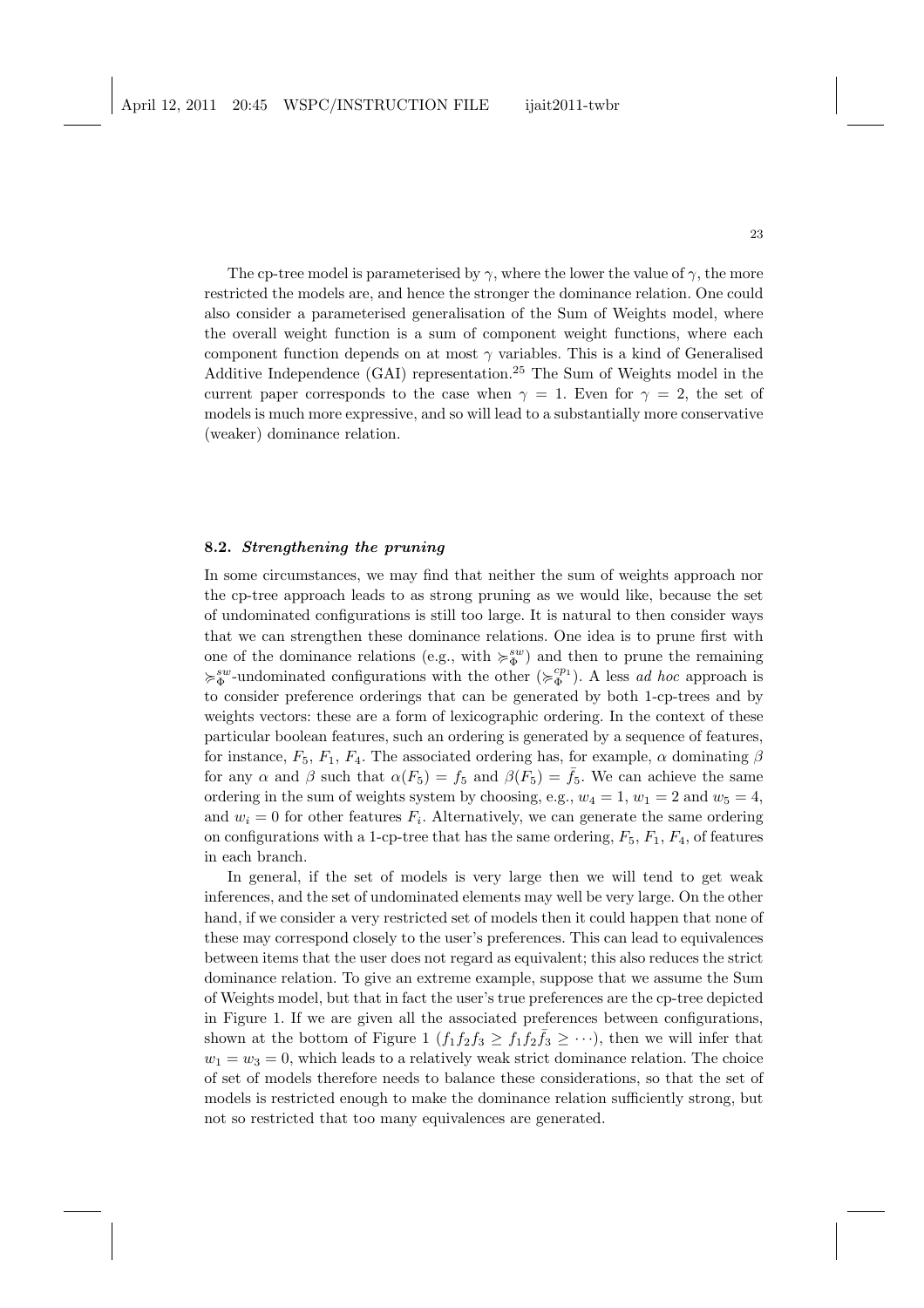#### 9. Conclusions

There has been a lot of excellent theoretical work produced on comparative preference formalisms in recent years including award winning papers $13,26$ ; however, development towards applications has been lagging somewhat. A major contribution of this paper is to show how a comparative preferences approach can be adapted for a conversational recommender system. For this kind of application it is important that the preference language allows the expression of direct comparisons between configurations (that one configuration is preferred to another); and also that the inference technique is both efficient and strong enough in its inferences (or else the pruning of possibilities is too weak). The language, inference method and algorithm described in (Ref. 16) fit these requirements, as does the Sum of Weights approach.<sup>11</sup> We have shown that it is possible to implement this inference method so that it is efficient in a practical (rather than theoretical) sense, as part of a form of conversational recommender system. We have tested our method on datasets involving real hotel data, and shown that it leads to strong pruning of possibilities, but without eliminating the best options, even when 'best' is defined based on a different semantics, i.e. when the user's true preferences are represented in a model that is different from the one in which the recommender system represents them.

An attractive feature of the comparative preferences approach is its expressiveness. In the current work, it has allowed us to choose between differently nuanced induced preferences. In future work, it would also allow general conditional preference statements to be expressed by the user, such as If the hotel is not in the city centre, then I'd like there to be an on-site restaurant. Such statements can further strengthen the pruning capability, and could potentially be re-used for different searches.

In future work, we will extend these approaches for other kinds of recommender systems, including for non-boolean features, for other inference procedures (as discussed in Section 8), and for configurable products, where the set of possibilities is expressed implicitly as the solutions of a Constraint Satisfaction Problem.

### Acknowledgements

This material is partly supported by the Science Foundation Ireland under Grant No. 08/PI/I1912.

### References

- 1. G. Adomavicius and A. Tuzhilin, "Toward the next generation of recommender systems: A survey of the state-of-the-art and possible extensions," IEEE Transactions on Knowledge and Data Engineering, vol. 17, no. 6, pp. 734–749, 2005.
- 2. S. S. Anand and B. Mobasher, "Intelligent techniques for web personalization," in Intelligent Techniques for Web Personalization, S. S. Anand and B. Mobasher, Eds. Springer, 2005, pp. 1–36.
- 3. D. Bridge, M. Göker, L. McGinty, and B. Smyth, "Case-based recommender systems," The Knowledge Engineering review, vol. 20, no. 3, pp. 315–320, 2006.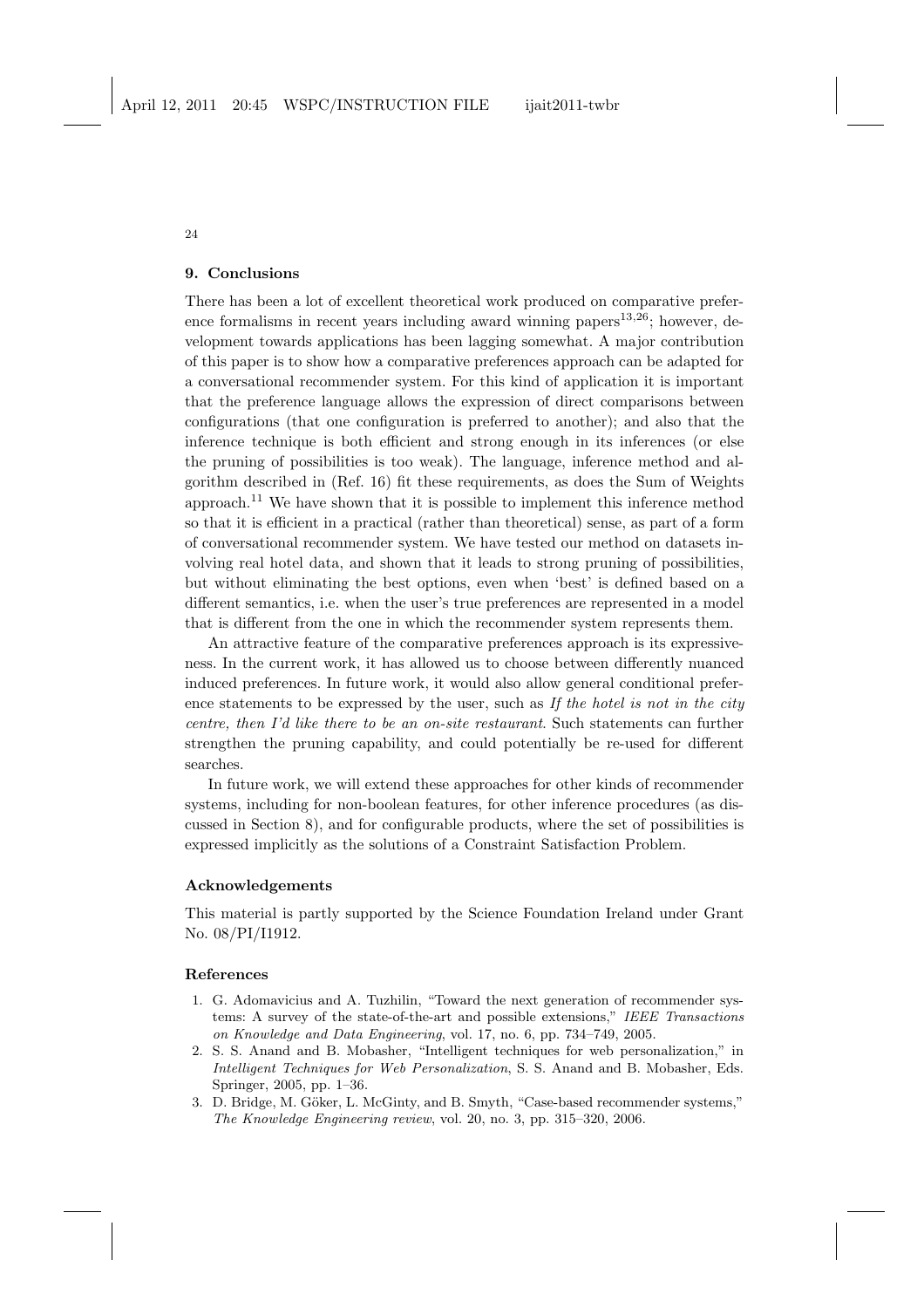- 4. F. Ricci, L. Rokach, B. Shapira, and P. B. Kantor, Eds., Recommender Systems Handbook. Springer, 2011.
- 5. J. Reilly, K. McCarthy, L. McGinty, and B. Smyth, "Dynamic critiquing." in Procs. of the 7th European Conference on Case-Based Reasoning. Springer, 2004, pp. 763–777.
- 6. D. McSherry, "Retrieval failure and recovery in recommender systems," Artificial Intelligence Review, vol. 24, no. 3-4, pp. 319–338, 2005.
- 7. F. Ricci, D. Cavada, N. Mirzadeh, and A. Venturini, "Case-based travel recommendations," in Destination Recommendation Systems: Behavioural Foundations and Applications, D. R. Fesenmaier et al., Eds. CABI, 2006, pp. 67–93.
- S. Schmitt, " $simVar$ : A similarity-influenced question selection criterion for e-sales dialogs," Artificial Intelligence Review, vol. 18, pp. 195–221, 2002.
- 9. C. A. Thompson, M. Göker, and P. Langley, "A personalized system for conversational recommendations," Journal of Artificial Intelligence Research, vol. 21, pp. 393–428, 2004.
- 10. P. Pu, P. Viappiani, and B. Faltings, "Increasing user decision accuracy using suggestions," in Procs. of the SIGCHI conference on Human Factors in computing systems. ACM Press, 2006, pp. 121–130.
- 11. D. Bridge and F. Ricci, "Supporting product selection with query editing recommendations," in RecSys '07: Proceedings of the 2007 ACM conference on Recommender systems. New York, NY, USA: ACM, 2007, pp. 65–72.
- 12. J. Figueira, S. Greco, and M. Ehrgott, Multiple Criteria Decision Analysis State of the Art Surveys. Springer International Series in Operations Research and Management Science Volume 76, 2005.
- 13. C. Boutilier, R. I. Brafman, C. Domshlak, H. Hoos, and D. Poole, "CP-nets: A tool for reasoning with conditional ceteris paribus preference statements," Journal of Artificial Intelligence Research, vol. 21, pp. 135–191, 2004.
- 14. F. Ricci, "Mobile recommender systems," International Journal of Information Technology and Tourism, vol. 12, no. 3, 2011.
- 15. L. McGinty and J. Reilly, "On the evolution of critiquing recommenders," in Recommender Systems Handbook, F. Ricci, L. Rokach, B. Shapira, and P. B. Kantor, Eds. Springer, 2011, pp. 419–453.
- 16. N. Wilson, "An efficient deduction mechanism for expressive comparative preference languages," in Proceedings of the 21st International Joint Conference on Artificial Intelligence (IJCAI-09), 2009, pp. 961–966.
- 17. ——, "An efficient upper approximation for conditional preference," in Proceedings of  $ECAI-06$ , 2006, pp. 472-476.
- 18. G. H. von Wright, The logic of preference. Edinburgh University Press, 1963.
- 19. S. O. Hansson, "Preference logic," in Handbook of Philosophical Logic, D. Gabbay and F. Guenthner, Eds. Kluwer, 2001, pp. 319–393.
- 20. N. Wilson, "Extending CP-nets with stronger conditional preference statements," in Proceedings of AAAI-04, 2004, pp. 735–741.
- 21. R. Brafman, C. Domshlak, and E. Shimony, "On graphical modeling of preference and importance," Journal of Artificial Intelligence Research, vol. 25, pp. 389–424, 2006.
- 22. S. Bouveret, U. Endriss, and J. Lang, "Conditional importance networks: A graphical language for representing ordinal, monotonic preferences over sets of goods," in Proceedings of the 21st International Joint Conference on Artificial Intelligence (IJCAI-09), 2009, pp. 67–72.
- 23. L. McGinty and B. Smyth, "Adaptive selection: An analysis of critiquing and preference-based feedback in conversational recommender systems," International Journal of Electronic Commerce, vol. 11, no. 2, pp. 35–57, 2006.